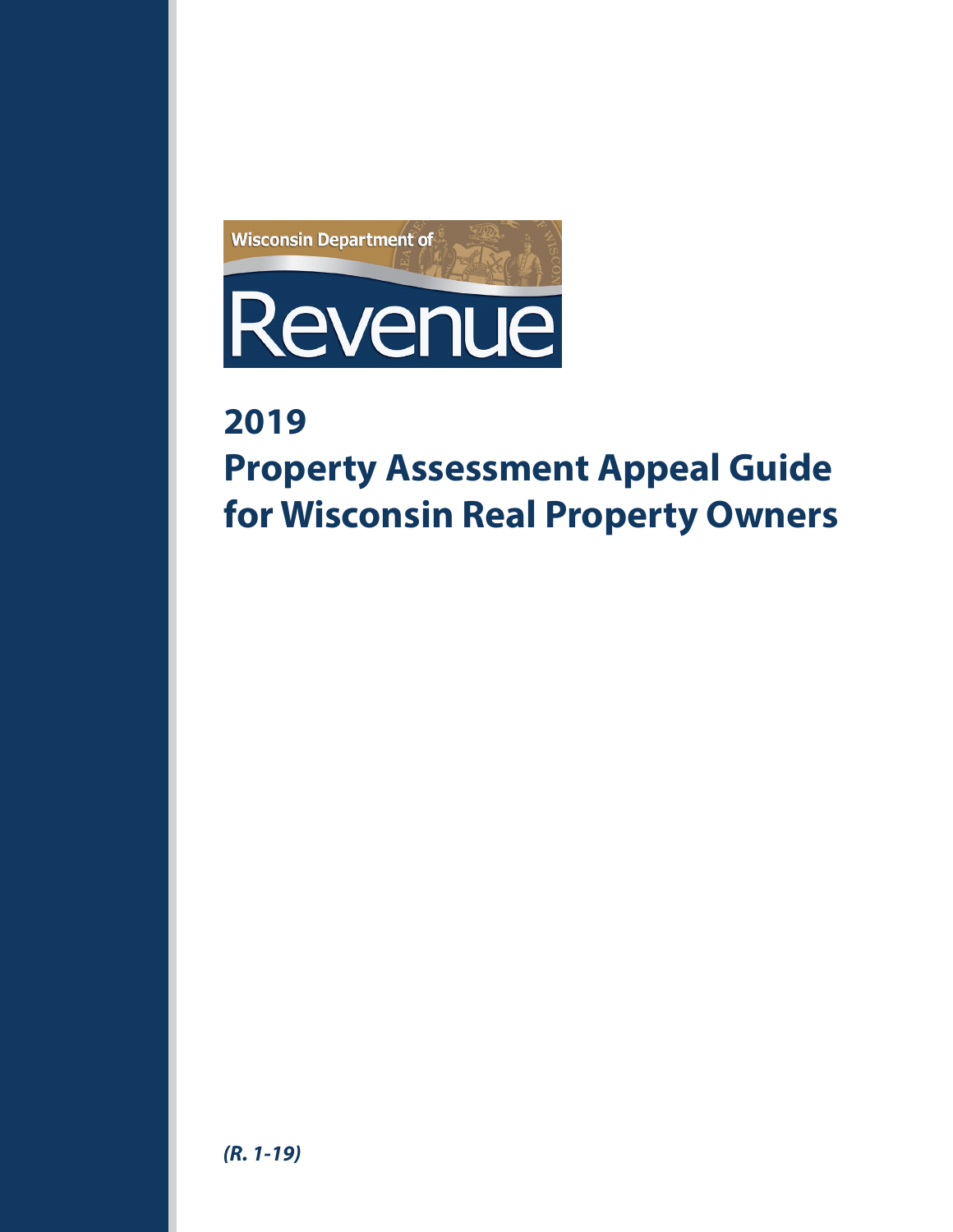# <span id="page-1-0"></span>**Table of Contents**

| ı.           |                      |  |
|--------------|----------------------|--|
| П.           |                      |  |
| Ш.           |                      |  |
| IV.          |                      |  |
| $V_{\rm{A}}$ | B.<br>Е.<br>F.<br>Н. |  |
| VI.          |                      |  |
| VII.         |                      |  |
|              |                      |  |
| IX.          |                      |  |
| X.           |                      |  |
| XI.          |                      |  |
| XII.         |                      |  |
|              |                      |  |

 $\overline{2}$ è,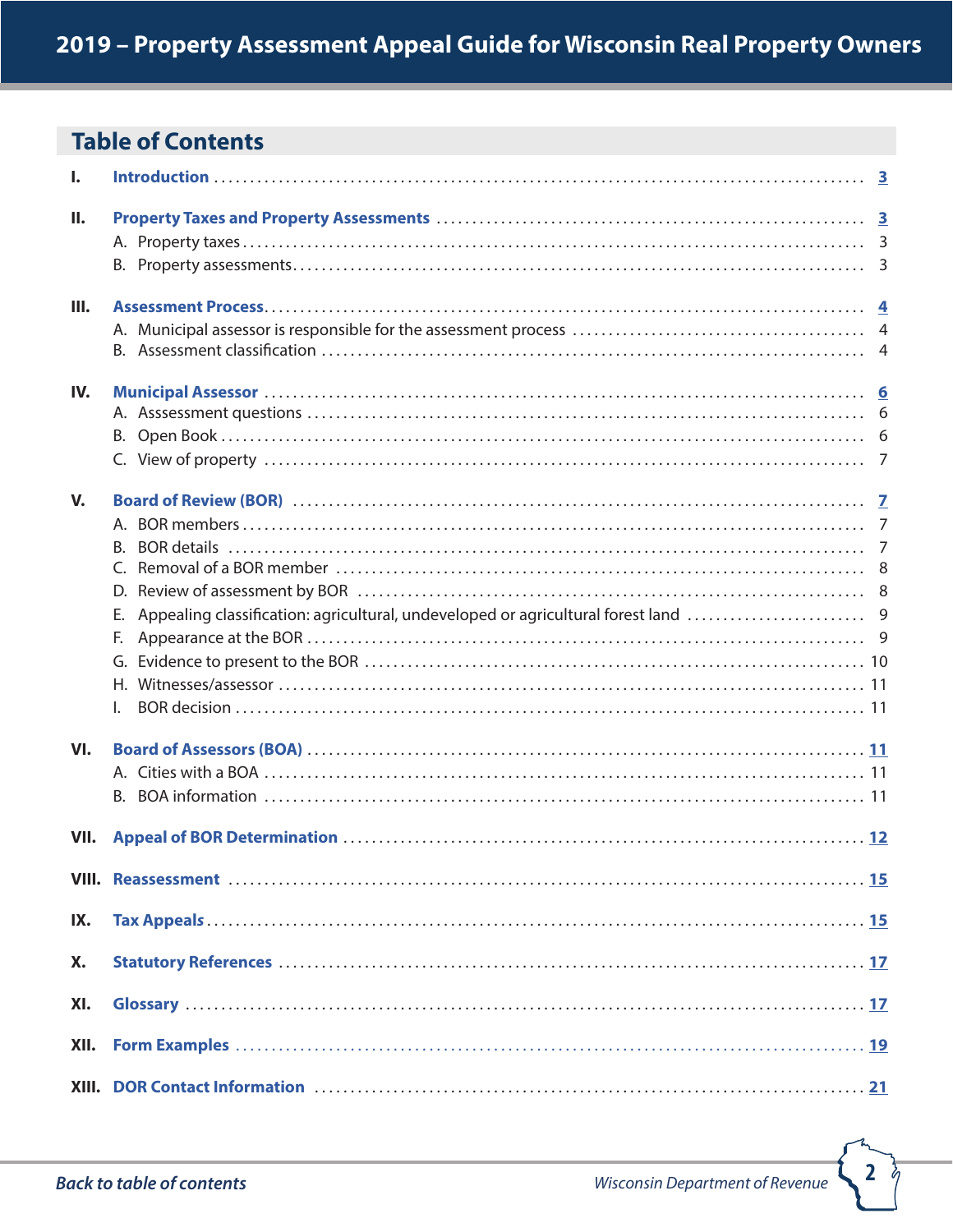# <span id="page-2-0"></span>**I. Introduction**

The purpose of this guide is to help property owners in Wisconsin understand how to appeal an assessed value.

# <span id="page-2-1"></span>**II. Property Taxes and Property Assessments**

# **A. Property taxes**

# **Property taxes fund functions of government and education, including:**

- Municipalities
- Counties
- Public Schools
- Technical Colleges
- State Reforestation
- Special Districts (sewer and lake rehabilitation)

# **B. Property assessments**

Property assessments are the values the assessor places on taxable real and personal property. An assessment determines the portion of property tax that is due from the property.

### **1. Property assessments are based on:**

- Amount a typical purchaser would pay for the property under ordinary circumstances. An exception is agricultural property that is assessed based on its value in an agricultural use
- **Note:** Assessments should be uniform "at the full value which could ordinarily be obtained therefore at private sale" (s[ec. 70.32, Wis. Stats.\)](http://docs.legis.wisconsin.gov/statutes/statutes/70/32). This is considered full value.

### **2. Classes of property are assessed at different values**

### **100 percent of full value**

- Residential
- Commercial
- Manufacturing (state-assessed)
- Productive forest land
- Other (farm buildings and farm sites)
- Personal property

### **50 percent of full value**

- Undeveloped land
- Agricultural forest land

### **Use-value**

• Agricultural land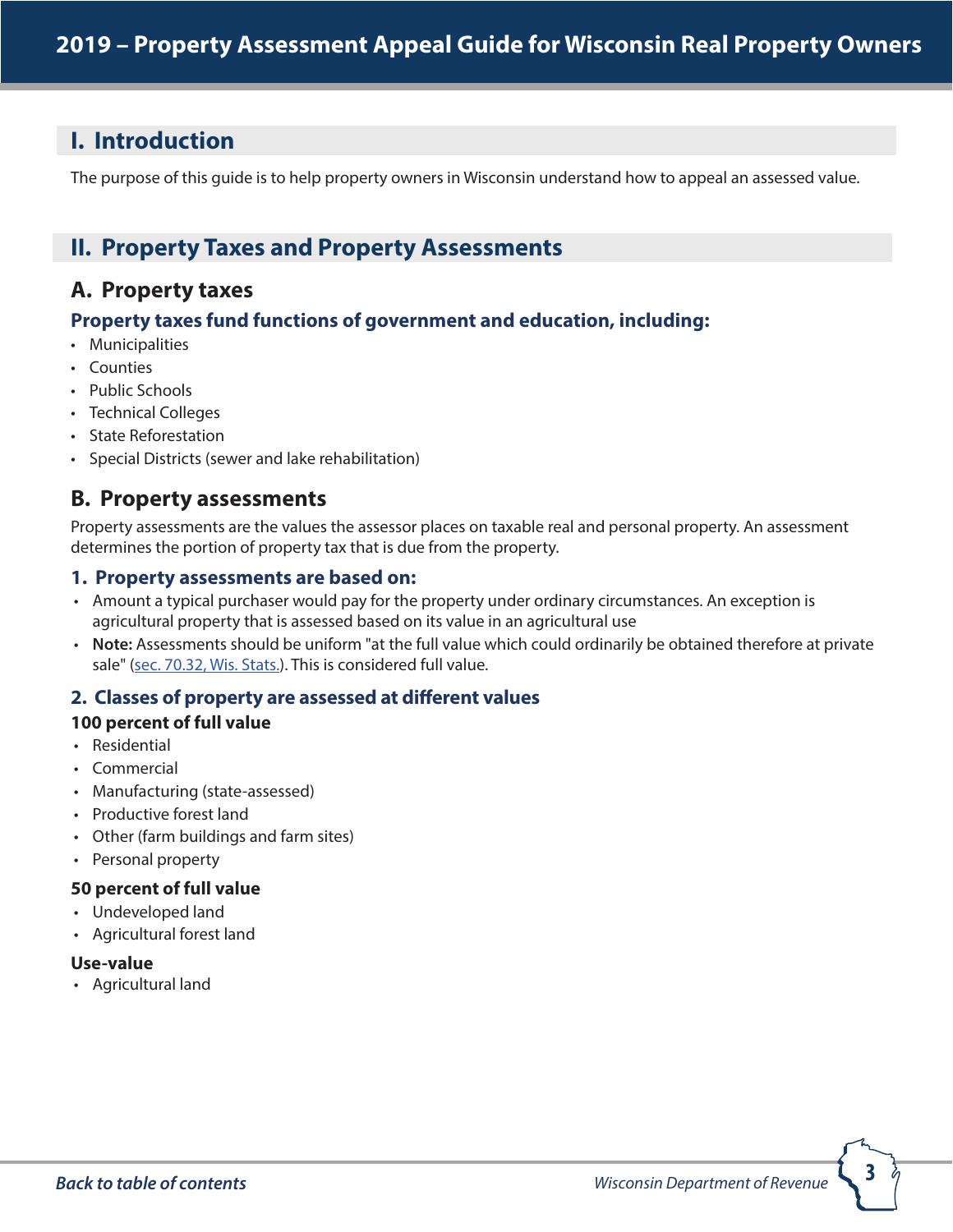# <span id="page-3-0"></span>**III. Assessment Process**

# **A. Municipal assessor is responsible for the assessment process**

- **1. Discover** all real and personal property is subject to tax unless exempted by law
- **2. List –** property characteristics determine value
- **3. Value –** determine the value subject to property tax

# **B. Assessment classification**

State law requires the assessor to classify land on the basis of use. Classification is important since it affects the assessed value.

**Drainage districts** – beginning with assessments as of January 1, 2017, the [2017 Wisconsin Act 115](https://docs.legis.wisconsin.gov/2017/related/acts/115.pdf) created the following provision for drainage district corridors: "…the assessor shall assess the land within a district corridor described under s. 88.74 in the same class under sub. (2)(a) as the land adjoining the corridor, if the adjoining land and the land within the corridor are owned by the same person."

Drainage districts are local governmental entities organized under a county drainage board for the primary purpose of draining lands for agriculture. A drainage district establishes a legal mechanism for managing drains and related facilities to ensure reliable drainage. Landowners who benefit from drainage must pay assessments to cover the cost of constructing, maintaining, and repairing district drains. Of the 72 counties in Wisconsin, 31 of them contain one or more drainage districts and can be located on an interactive map on the Wisconsin Department of Agriculture, Trade, and Consumer Protection website: [Wisconsin Drainage Districts.](https://datcpgis.wi.gov/maps/?viewer=dd)

# **Eight statutory classifications for real property**

- **1. Residential (Class 1)** [sec. 70.32\(2\)\(c\)3., Wis. Stats.](http://docs.legis.wisconsin.gov/statutes/statutes/70/32/2/c/3)
- Any parcel or part of a parcel of untilled land that is not suitable for the production of row crops, on which a dwelling or other form of human abode is located
- Vacant land where the most likely use would be for residential development
- Mobile homes assessed as real property are classified as residential
- Apartment buildings of up to three units are also classified as residential

### **2. Commercial (Class 2)**

- Land and improvements primarily devoted to buying and reselling goods
- Includes the providing of services in support of residential, agricultural, manufacturing, and forest uses

### **3. Manufacturing (Class 3)**

- State law [\(sec. 70.995, Wis. Stats.](http://docs.legis.wisconsin.gov/statutes/statutes/70/995)), provides for the state assessment of manufacturing property
- Contact the [manufacturing district office](https://www.revenue.wi.gov/Pages/Contact/slfbmta.aspx) for information on qualifying uses

### **4. Agricultural (Class 4)**

- [Sec. 70.32\(2\)\(c\)1g., Wis. Stats.](http://docs.legis.wisconsin.gov/statutes/statutes/70/32/2/c/1g), defines agricultural as "land, exclusive of buildings and improvements, which is devoted primarily to agricultural use"
- Land devoted primarily to the production of crops (excluding forestry operations) or the keeping, grazing, or feeding of livestock for the sale of livestock or livestock products
- Buildings and dwellings associated with growing, production, and associated services enumerated above are classified as "Other" (Class 7)
- [Agricultural Assessment Guide](https://www.revenue.wi.gov/Pages/HTML/govpub.aspx#manufacturing) for Wisconsin Property Owners provides classification examples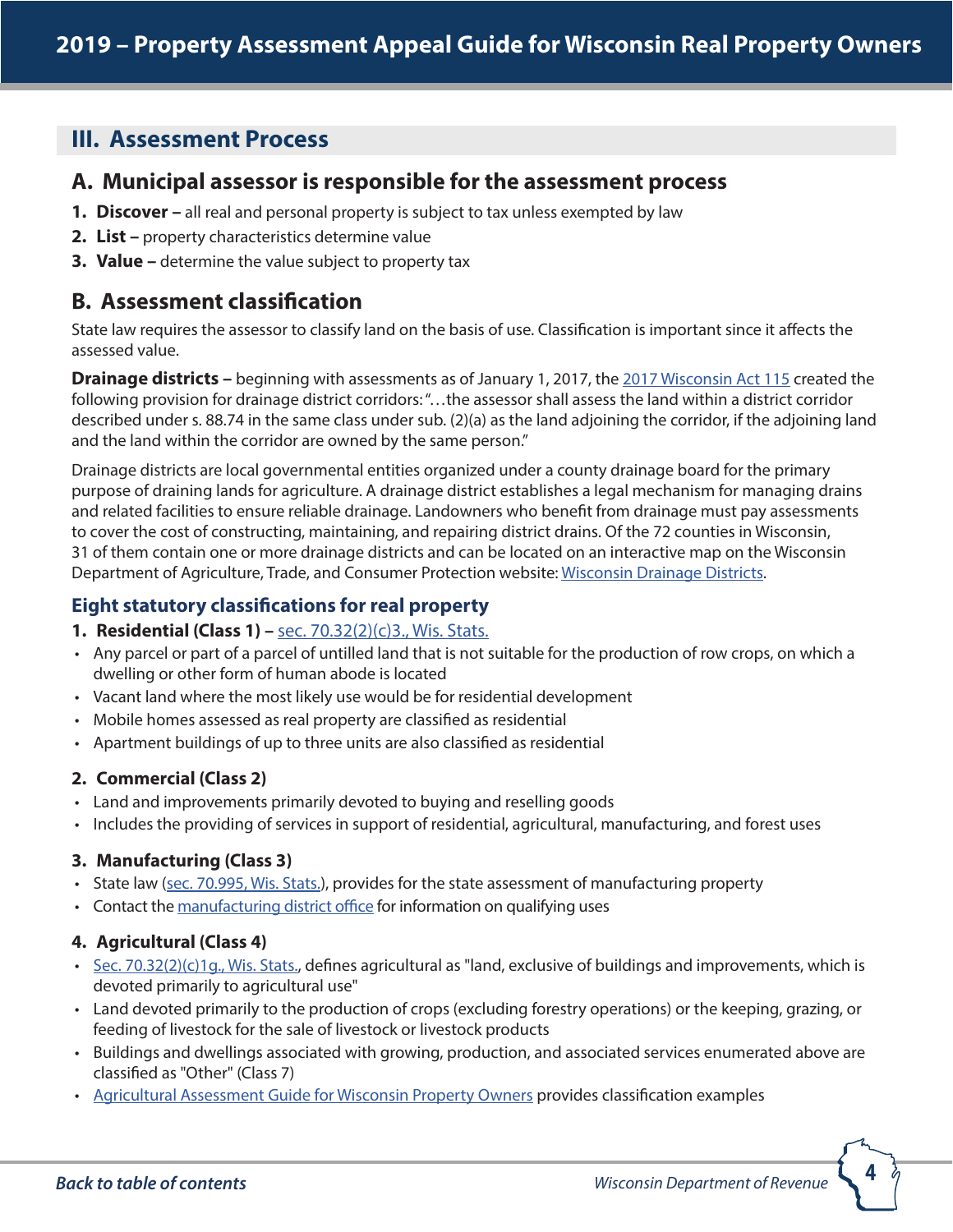### **5. Undeveloped (Class 5) –** [sec. 70.32\(2\)\(c\)4., Wis. Stats.](http://docs.legis.wisconsin.gov/statutes/statutes/70/32/2/c/4)

- Areas commonly called marshes, swamps, thickets, bogs, or wet meadows
- Fallow tillable land (assuming agricultural use is the land's highest and best use)
- Road right of way, ponds, depleted gravel pits
- Land because of soil or site conditions is not producing or capable of producing commercial forest products

### **6. Agricultural forest (Class 5m)**

- $\cdot$  [Sec. 70.32\(2\)\(c\)1d, Wis. Stats.](http://docs.legis.wisconsin.gov/statutes/statutes/70/32/2/c/1d), defines agricultural forest as land that is producing or is capable of producing commercial forest products, if the land satisfies any of the following:
	- » The forest land is contiguous to a parcel that has been classified in whole as agricultural land. The forest land and the contiguous agricultural parcel must have the same owner. Contiguous includes separated only by a road.
	- » The forest land is located on a parcel that contains agricultural land for the January 1, 2004 assessment, and on January 1 of the current assessment year
	- » The forest land is located on a parcel where at least 50 percent of the acreage was converted to agricultural land for the January 1, 2005, assessment year or thereafter
- [Agricultural Assessment Guide](https://www.revenue.wi.gov/Pages/HTML/govpub.aspx#manufacturing) for Wisconsin Property Owners provides classification examples

### **7. Productive forest land (Class 6) –** [sec. 70.32\(2\)\(c\)2., Wis. Stats.](http://docs.legis.wisconsin.gov/statutes/statutes/70/32/2/c/2)

- Land, which is producing, or capable of producing commercial forest products. Forest land can no longer include buildings and improvements.
- Forested areas which are being managed or set aside to grow tree crops for "industrial wood" or to obtain tree products such as sap, bark, or seeds
- Forested areas with no commercial use made of the trees, including cutover
- Cherry orchards, apple orchards, and Christmas tree plantations are classified as agricultural property
- Lands designated Forest Crop Land and Managed Forest Land by the Department of Natural Resources are entered separately in the assessment roll
- Improvements on Forest Crop Lands and Managed Forest Land are to be listed as personal property (secs. [77.04\(1\),](http://docs.legis.wisconsin.gov/statutes/statutes/77/I/04/1) and [77.84,](http://docs.legis.wisconsin.gov/statutes/statutes/77/VI/84) Wis. Stats.)
- Forested areas primarily held for hunting, trapping, or in the operation of game preserves, should be classified as forest unless clearly operated as a commercial enterprise or exempt

### **8. Other (Class 7) –** [sec. 70.32\(2\)\(c\)1m., Wis. Stats.](http://docs.legis.wisconsin.gov/statutes/statutes/70/32/2/c/1m)

Buildings and improvements on a farm (ex: houses, barns, and silos, along with the land necessary for their location and convenience)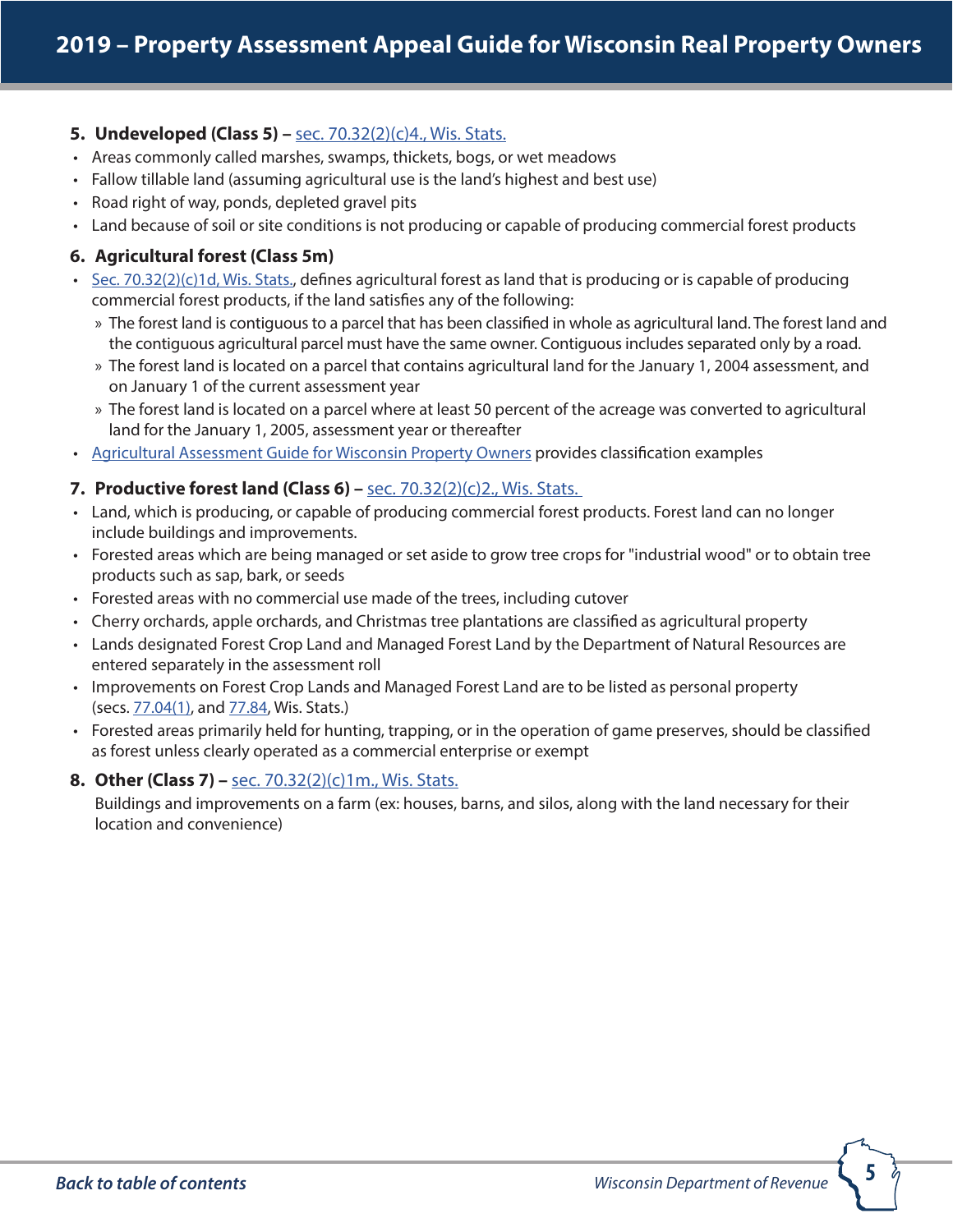# <span id="page-5-0"></span>**IV. Municipal Assessor**

You (the owner) must contact the municipal assessor for your current assessment and classification. DOR publishes the name of each municipality's [assessor and contact information.](https://www.revenue.wi.gov/Pages/HTML/govpub.aspx#property) Current year assessments are typically available before the fourth Monday in April. The assessor sends notification to each owner of real property, or an owner with any improvements taxed as personal property, whose total assessment changed from the previous year. If you do not receive a notice, it does not invalidate the assessment.

Under state law ([sec. 70.365, Wis. Stats.\)](http://docs.legis.wisconsin.gov/statutes/statutes/70/365), the notice must be in writing and mailed at least 15 days (30 days in revaluation years) before the Board of Review (BOR) meeting (or meeting of the Board of Assessors (BOA) if one exists). The notice contains the amount of the changed assessment and the time, date, and place of the local BOR (or BOA) meeting. The notice includes information on how to appeal the assessment. **Note:** The notice requirement does not apply to personal property.

# **A. Assessment questions**

### **Contact your assessor if you have questions about your assessment**

- When you meet with your assessor, review your property records and discuss how your assessment was made
- Assessors maintain a record of your property, which includes a physical description and information on how your assessment was developed
- These property records are considered open records, which means the public has the right to inspect them . This right does not include information gathered under a pledge of confidentiality or where access is restricted by law, such as personal property returns
- You may also view the records for other properties
- Discussing your assessment with the assessor may eliminate the need for a formal appeal to the BOR

# **B. Open Book**

### **Attend the Open Book if you are unable to meet with your assessor – highly recommended**

- Open Book refers to a period of time (before BOR begins) when the completed assessment roll is open for examination
- This period of time is an opportunity to discuss your property value with the assessor and provide reason for changing the value, if appropriate
- Assessor must be present for at least two hours while the assessment roll is open
- State law [\(sec . 70 .45, Wis. Stats.](https://docs.legis.wisconsin.gov/statutes/statutes/70/45)), requires the municipal clerk (or commissioner of assessments in first class cities) to publish or post a notice specifying the open book date(s) at least 15 days (30 days in revaluation years) before the first day the assessment roll is open for examination
- Instructional materials on appealing your assessment to the BOR should be available at the Open Book
- At Open Book, the assessor is allowed to make any changes that are necessary to perfect the assessment roll
- When Open Book ends, any changes to the assessment roll (your property value) requires formal process in front of the Board of Review or circuit court
- Board of Review starts a minimum of seven days after the assessment roll is open for examination (open book) under state law (sec. 70.45, Wis. Stats.) (sec. 70.47(1), Wis. Stats.)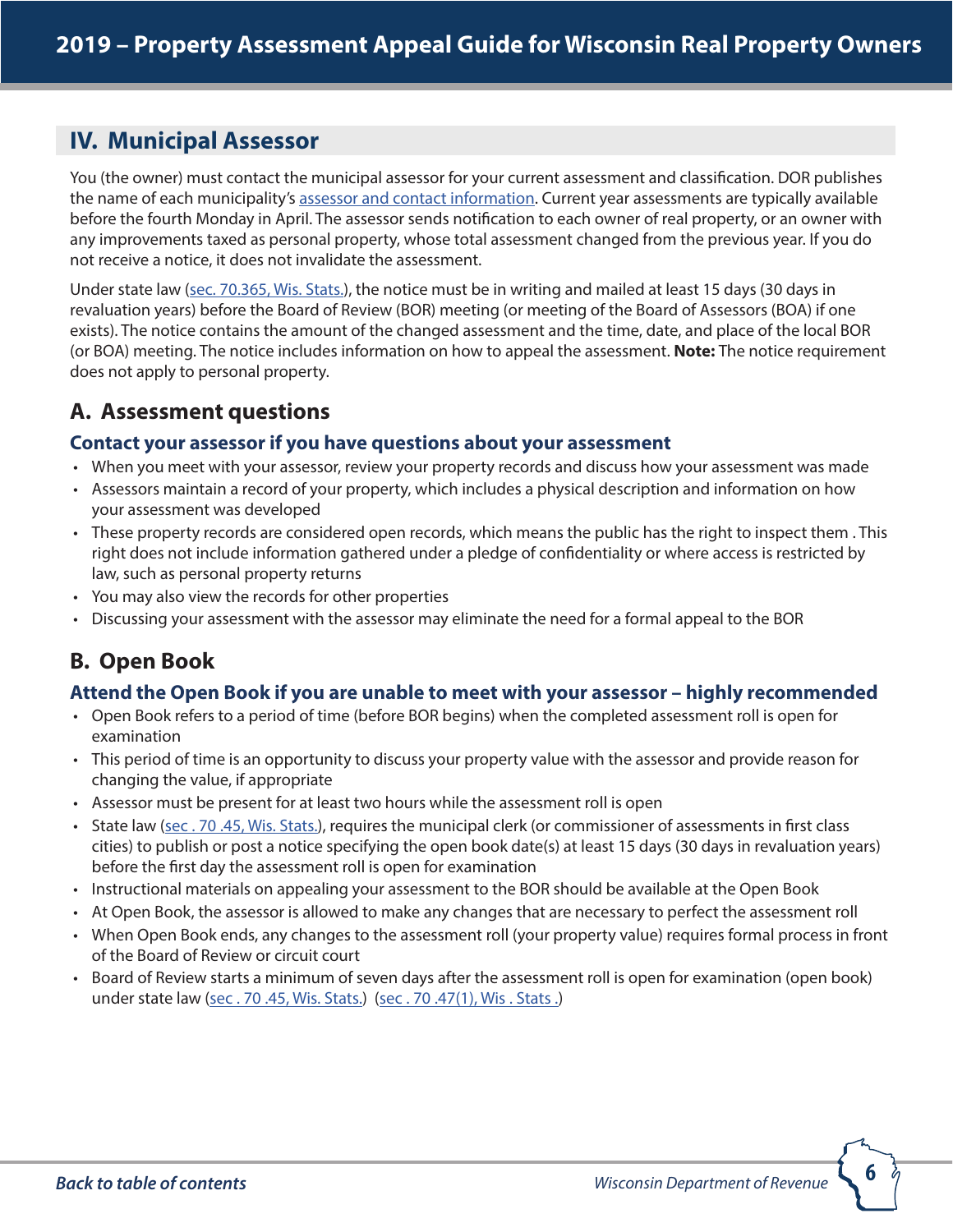# **C. View of property**

2017 Act 68 allows the BOR to deny a hearing to a property owner who does not allow the assessor to complete an exterior view. However, the Wisconsin Supreme Court expressed due process concerns regarding a similarly worded statute in *Milewski v. Town of Dover,* 2017 WI 79, 377 Wis. 2d 38, 899 N.W.2d 303. It is DOR's recommendation to allow a BOR hearing even if the property owner denied an interior or exterior view. The lack of access to view, and the credibility of evidence offered can be managed as an evidentiary issue at a BOR hearing, rather than denying access to the BOR.

# <span id="page-6-0"></span>**V. Board of Review (BOR)**

# **A. BOR members**

The BOR consists of municipal officials and residents, or a combination of the two. In first class cities and in all other towns, cities and villages who pass an ordinance to that effect, the BOR may consist of five to nine residents of the town, city or village. In most cases, the municipal clerk also functions as the BOR clerk.

# **B. BOR details**

- **1. Holding a BOR –** a BOR cannot be held unless it includes at least one voting member who has attended a DOR approved training session for BOR members within the two years before the BOR's first meeting. The BOR operates like a court; it hears evidence from you and the assessor before making a decision. The BOR can act only on sworn evidence presented at the hearing.
- **2. BOR must correct any assessment errors –** the BOR examines the roll and corrects all apparent errors in descriptions or calculations, and adds any omitted property to the roll. The BOR must notify the property owners concerned and hold hearings before omitted property can be added to the assessment roll and before any other lawful changes can be made.
- **3. BOR cannot address tax issues –** the BOR can only hear evidence relating to the assessment or value of your property. The BOR will not hear evidence or act if your concern is that your taxes are too high.
- **4. BOR can question accuracy of a property assessment –** state law makes no provision for you to appeal another individual's property assessment. However, if the BOR has reason to question the accuracy of a property assessment, which is not appealed, the BOR has the authority to schedule a hearing to review the assessment. The BOR must notify the owner or agent of its intent to review the assessment, and provide the date, time and place of the hearing. The hearing must be conducted according to the procedure established in state law ([sec. 70.47\(8\), Wis. Stats.](http://docs.legis.wisconsin.gov/statutes/statutes/70/47/8)). The BOR may then adjust the assessment based on the evidence before them.
- **5. BOR is required by law to meet –** during the 45-day period beginning with the fourth Monday in April, but no sooner than seven days after Open Book. If the assessment roll is not completed, the BOR will adjourn to some future date. At least 15 days (30 days in revaluation years) before the first meeting of the BOR, the BOR's clerk must publish a class 1 notice; post a notice in at least three public places and place a notice on the door of the town, village or city hall announcing the time and place of the first meeting. These notices must also contain the requirements for objecting to an assessment under state law [\(sec. 70.47 \(7\) \(aa\) and \(ac\) to \(af\), Wis. Stats.](http://docs.legis.wisconsin.gov/statutes/statutes/70/47/7/aa)).
- **6. Notice of Changed Assessment** if you receive a Notice of Changed Assessment, the time, date and place of the BOR meeting will be printed on it. Contact your municipal clerk to confirm when the BOR will be held.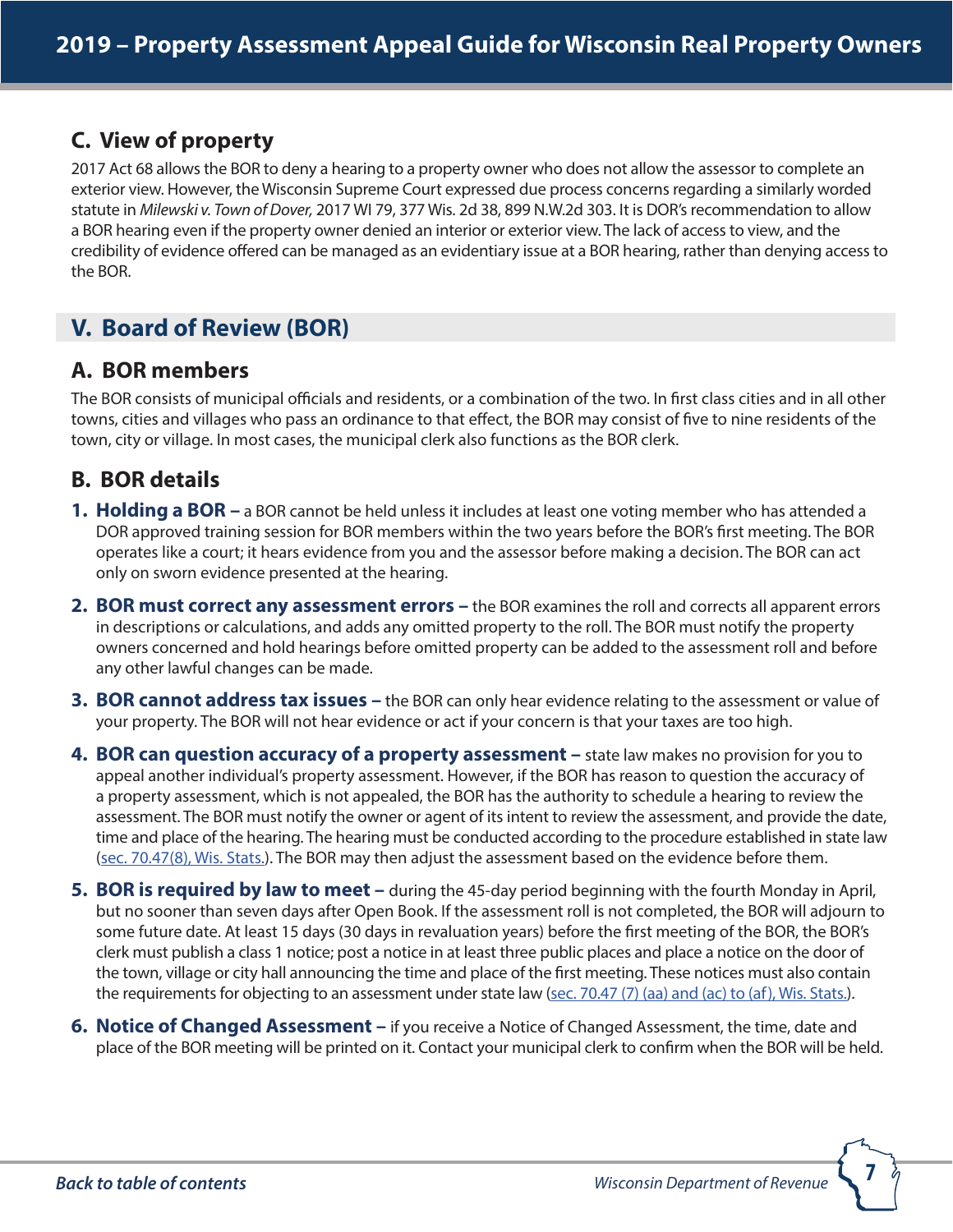**7. BOR can waive the BOR hearing –** state law allows the BOR to waive the BOR hearing and allow the property owner to appeal directly to the circuit court. The BOR determines whether it will waive the BOR hearing. Contact the municipal clerk if you have an interest with an appeal directly to the circuit court. **Note:** You cannot appeal your assessment to DOR under state law [\(sec. 70.85, Wis. Stats.\)](http://docs.legis.wisconsin.gov/statutes/statutes/70/85) if the BOR waives the BOR hearing.

# **C. Removal of a BOR member**

- **1. Objector can remove a BOR member (except in First and Second class cities), if either of these conditions apply:**
- Person objecting to his/her assessment requests the removal of a BOR member for any reason only one member may be removed for this reason
- Member must show bias or prejudice

### **2. Request to remove a BOR member(s) must meet the following requirements:**

- Request must be made at:
	- » The time the objector provides his/her written or oral notice of intent to file an objection
	- » At least 48 hours before the first scheduled BOR meeting or at least 48 hours before the objection is heard if the BOR waived the 48-hour notice requirement
- Notice must identify the member(s) to be removed
- Objector must submit an affidavit stating the objector believes the member has a bias or prejudice and must include the nature of the bias or prejudice

**Note:** BOR members may be removed for other reasons:

- » A municipality must remove a BOR member who has a conflict of interest under an ordinance of the municipality in regard to the objection
- » Any BOR member who would violate the code of ethics for local government officials by hearing an objection, under state law ([sec. 19.59, Wis. Stats.](http://docs.legis.wisconsin.gov/statutes/statutes/19/III/59)), shall recuse himself or herself from the hearing

# **D. Review of assessment by BOR**

### **1. To schedule a hearing at the BOR, you must do the following:**

- Provide written or oral notice of your intent to file an objection to the BOR clerk » Notice of intent to file an objection must be made at least 48 hours before the BOR's first scheduled meeting
- File an objection form with the BOR clerk during the first two hours of the BOR's first scheduled meeting » Obtain an objection [form](#page-19-0) from your municipal clerk or use the form in this guide
	- » You must file a completed objection form or the BOR may refuse to act on your appeal
	-

### **2. Waiving the 48-hour filing deadline**

- BOR **may** waive the 48-hour filing deadline for the notice of intent. As the property owner, you must show good cause and submit a written objection within the first two hours of the BOR's first scheduled meeting
- A property owner may submit proof of extraordinary circumstances (for failing to meet the 48-hour notice and failing to appear during the first two hours of the first scheduled meeting) up until the end of the fifth day of the BOR session
- It is recommended that you file the notice of intent to an objection with the clerk in writing at least 48 hours before the BOR's first meeting
- You must object to the total value of the property. If the property has an improvement, you cannot object to only the land value or only the improvement value.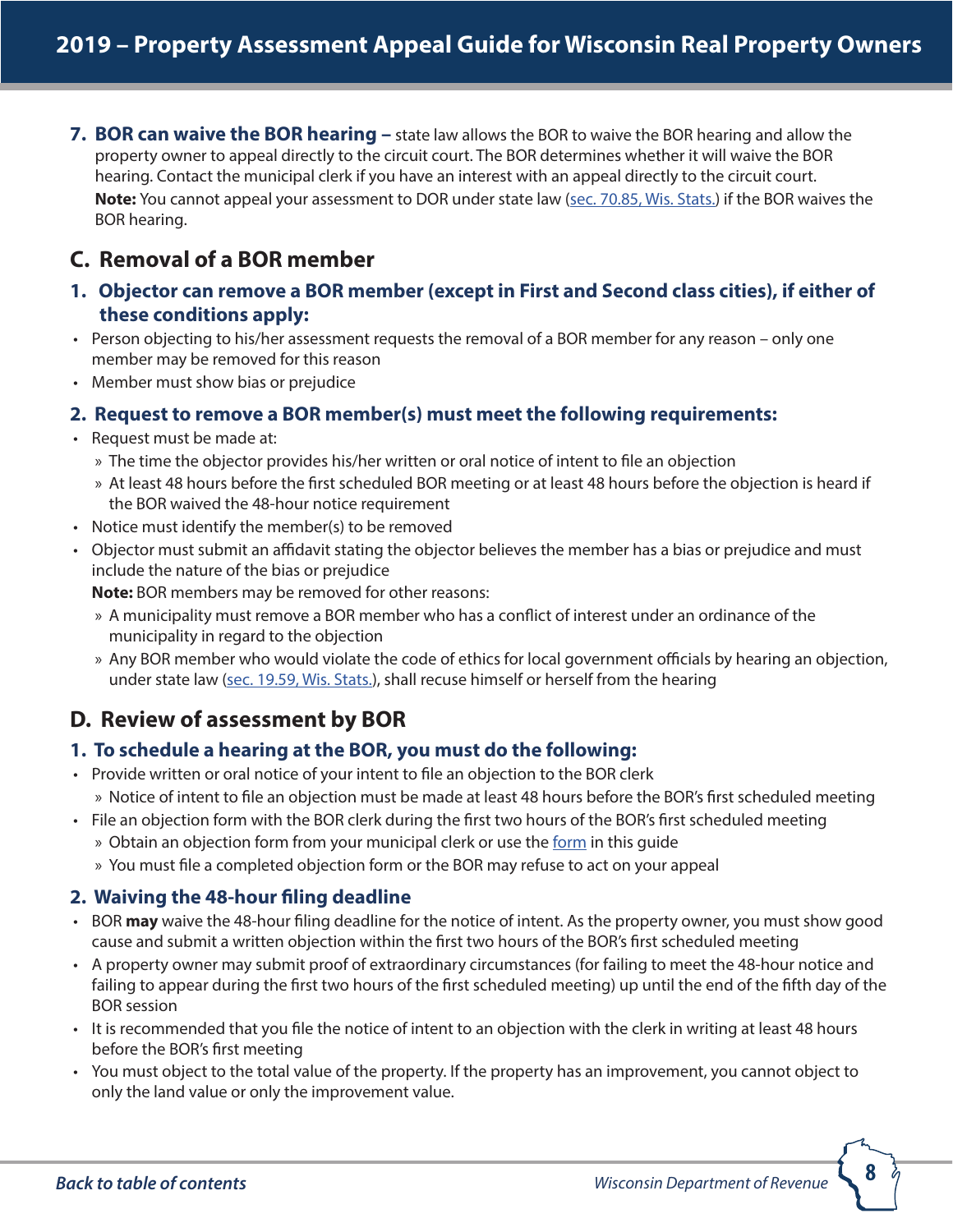# **E. Appealing classification: agricultural, undeveloped or agricultural forest land**

Classification can impact the assessed value of your property. Contact the municipal assessor before appealing to the BOR and arrange to review the assessment records (often referred to as the open book) and discuss the classification. If you are not satisfied with the classification of your land, you can appeal to the BOR.

## **1. Agricultural land**

- **a. Use-value assessment –** assessed value of agricultural land is based on its use in agriculture, rather than its fair market value. This valuation standard is referred to as use-value assessment.
- **b. DOR publishes Use-value Guidelines** for agricultural land in Wisconsin. Assessors use the values to calculate assessments for agricultural land.
- **c. Agricultural land** is defined in state law ([sec. 70.32\(2\)\(c\)1g, Wis. Stats.\)](http://docs.legis.wisconsin.gov/statutes/statutes/70/32/2/c/1g), as "land exclusive of buildings and improvements and the land necessary for their location and convenience that is devoted primarily to agricultural use as defined by rule." Buildings and improvements on a farm (ex: barns, houses, and silos, together with the land necessary for their location and convenience) are separately classified and continue to be assessed at fair market value.
- **d. Verify land use –** if you are appealing the classification of your land that was in agricultural use during the prior year, but not classified as agricultural land for assessment purposes, you should be prepared to present evidence to the assessor or BOR verifying its use in agriculture.
- **e. Evidence of agricultural use may include –** leases or financial records demonstrating an attempt to produce crops or livestock. At the open book and BOR, the assessor should assist the property owner and/or BOR members with the calculations required to determine the use-value of any parcel whose classification in a nonagricultural class is challenged.
- **f. Classification examples –** review the [Agricultural Assessment Guide](https://www.revenue.wi.gov/Pages/HTML/govpub.aspx#manufacturing) for Wisconsin Property Owners for classification examples

### **2. Agricultural forest and undeveloped land**

- An appeal of agricultural forest or undeveloped land should demonstrate how the land meets the appropriate definition under state law ([sec. 70.32\(2\), Wis. Stats.](http://docs.legis.wisconsin.gov/statutes/statutes/70/32/2/))
- **Note:** Residential class includes most property where the predominant use is for living purposes. It also includes vacant land where the most likely use would be residential development.

# **F. Appearance at the BOR**

Under state law [\(sec. 70.47\(8\)\(i\), Wis. Stats.](http://docs.legis.wisconsin.gov/statutes/statutes/70/47/8/i)), the assessor is presumed correct. This means that unless you present convincing evidence proving the assessor's value is wrong, your assessment will not be changed. You cannot appear before the BOR and simply state your assessment is too high. You must present evidence to support your opinion of the value provided on the Objection Form for Real Property Assessment.

It is important to appear at the BOR. Most appeal methods require that you first appear at the BOR. You may designate a personal representative to appear before the BOR on your behalf.

### **Appearance details**

- **1. BOR schedules a time for hearing objections –** during the first two hours of its first meeting
- **2. Notices are given to the property owner and assessor** at least 48 hours before an objection hearing. The property owner and assessor may agree to waive the 48-hour notice requirement.
- **3. If you cannot attend the BOR hearing –** you can arrange for a representative to appear on your behalf. Attach a completed Agent Authorization Form to your completed objection form.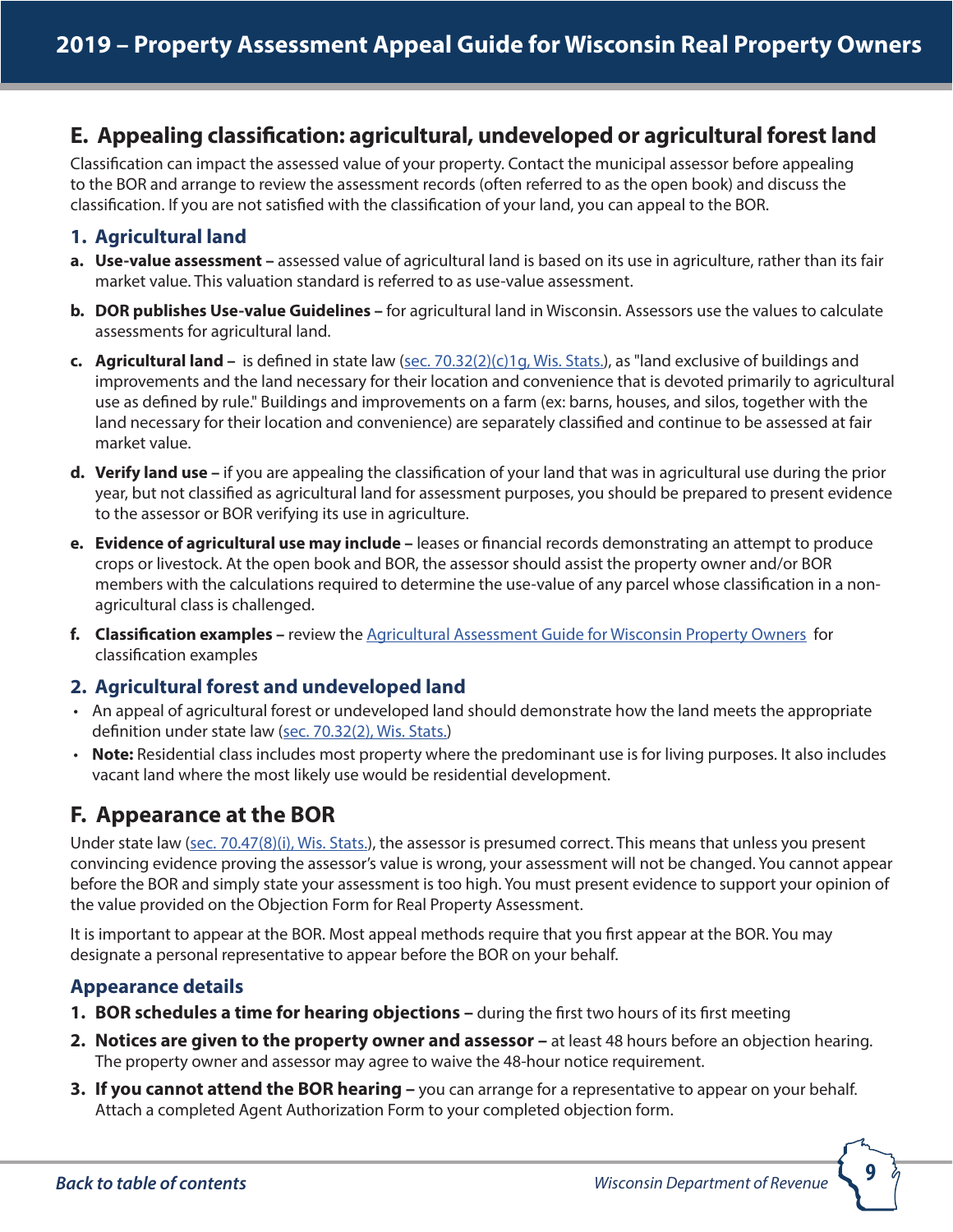- **4. If you are sick or disabled –** the BOR can hear your testimony by telephone if you provide a letter from a physician, surgeon or osteopath confirming the condition
- **5. By telephone** state law allows the BOR to accept sworn written statements or testimony by telephone from property owners. The BOR determines whether it will accept information in writing or over the phone. Contact the municipal clerk to determine if the BOR will accept your information in writing or over the phone.

# **G. Evidence to present to the BOR**

### **1. Value estimate**

Under state law [\(sec. 70.47\(7\)\(ae\), Wis. Stats.\)](http://docs.legis.wisconsin.gov/statutes/statutes/70/47/7/ae), if you are appealing an assessment, you must provide the BOR (in writing) with a value estimate of the land and all improvements, and specify the information you used to arrive at that estimate. The proceedings are recorded by a stenographer or a recording device. Evidence is presented through sworn testimony. This means that if you have an appraisal of your property, the appraiser should appear before the BOR to present the appraisal and answer questions. It is important for the pertinent appraisal facts to be part of the record. Be sure to read written evidence into the record, or attach it to the Objection Form for Real Property Assessment.

# **2. Evidence**

- At the BOR hearing, you should present all the information you believe affects your property's value
- BOR allows time for both the property owner and assessor to present information. During and after your presentation, BOR members may ask questions to ensure the evidence and record are understandable.
- **Note:** If you disagree with the BOR's decision and appeal the decision to the circuit court, you cannot introduce new evidence to the court. The court will make its decision based on the record at the BOR.

# **3. Market value**

### **a. Recent arm's length**

Under state law the best indicator of market value is a recent arm's-length sale of a property, provided it is in line with recent arm's-length sales of reasonably comparable property.

- Sales should be recent those several years old may not reflect current market conditions
- Sales must be arm's-length there should be no relationship between the buyer and seller affecting the sales price (ex: sales between relatives are typically not arm's-length sales)
- Buyer and seller are typically motivated
- Both parties are well informed or well advised, and are acting in what they consider their own best interests
- Reasonable time is allowed for exposure in the open market
- Payment is made in terms of cash in U.S. dollars or in terms of comparable financial arrangements
- Price represents the normal consideration for the property sold unaffected by special or creative financing or sales concessions granted by anyone associated with the sale

### **b. Comparable property – recent arm's length**

If you did not recently purchase the property, the next best evidence is recent arm's-length sales of reasonably comparable property.

- Comparable properties are those similar to your property in location, style, age, size and other features
- **Example:** Assume you own a ranch home built in 1962 that has 1,200 square feet, three bedrooms, one full bath and one half bath, a two car garage, and is on a level 7,200 square foot lot
	- » You should try to find recent arm's-length sales of property in your area with the same or similar features
	- » The more features of the sale properties that are the same as your property, the stronger the indication that these sales prices represent your home's market value
- Assessor should be able to tell you what comparable sales he/she used to determine the market value of your property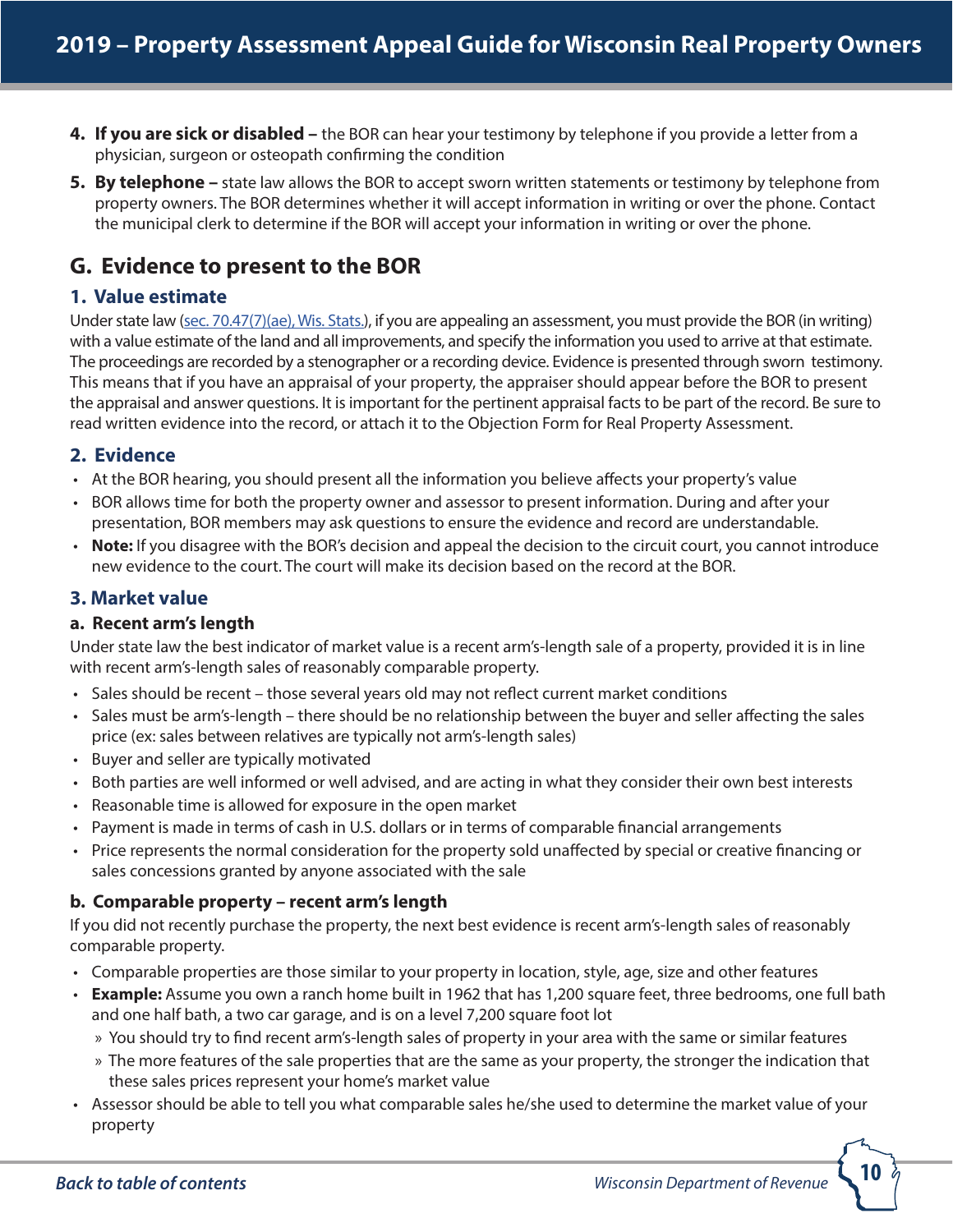#### **c. No recent arm's-length comparable sales**

• When there are no recent arm's-length comparable sales, the value may be estimated using other available information. This may include sales of less comparable properties, asking prices, cost and income approaches to value, options to purchase, recent appraisals of your property, and insurance estimates.

# **H. Witnesses/assessor**

- Property owner may have witnesses or experts provide sworn testimony on his/her behalf
- Witnesses and experts must be prepared to provide documentation of their testimony
- After you present your evidence and answer any questions, it is the assessor's turn to present evidence. The assessor presents evidence to support the assessment and answers questions from BOR members. You will also have an opportunity to ask the assessor questions.

# **I. BOR decision**

- After the BOR hears all the evidence, it will discuss the issue and reach a decision. This discussion is open to the public. The discussion may occur after each objection is heard, after all objections are heard, or periodically when the BOR is open.
- Decisions are made with a roll call vote by a simple BOR majority
- Before adjourning, the clerk must provide you with written notice of the decision. The notice:
	- » May be given to you (if you are present) or mailed to you, return receipt required
	- » Includes your rights to appeal the BOR's decision
- Contact the BOR clerk if you do not receive a notice after the final adjournment of the BOR. **Note:** A sample Notice of Board of Review Determination is at the end of this guide (page 19).

# <span id="page-10-0"></span>**VI. Board of Assessors (BOA)**

# **A. Cities with a BOA**

Most Wisconsin cities do not have a BOA. You should call the city assessor or clerk if you are not certain whether your municipality has a BOA.

- **Only first class cities (**Milwaukee) **–** are required to have a BOA
- **Second class cities –** may decide to provide a BOA

# **B. BOA information**

- BOA consists of members of the assessor's staff
- BOA investigates assessment complaints
- BOA is an intermediate step in the appeal process created to ease the burden on the BOR. Depending on the nature of the complaint, the BOA may review the assessor's records, talk to you directly and inspect your property.
- You are required to complete an [Objection Form for Real Property Assessment](https://www.revenue.wi.gov/Pages/Form/govasr-spflist.aspx) to initiate a BOA review. You must answer all the questions on the form and provide all the information relating to the property's value, including:
	- » Purchase price of your property
	- » Your opinion of market value
	- » Basis for your opinion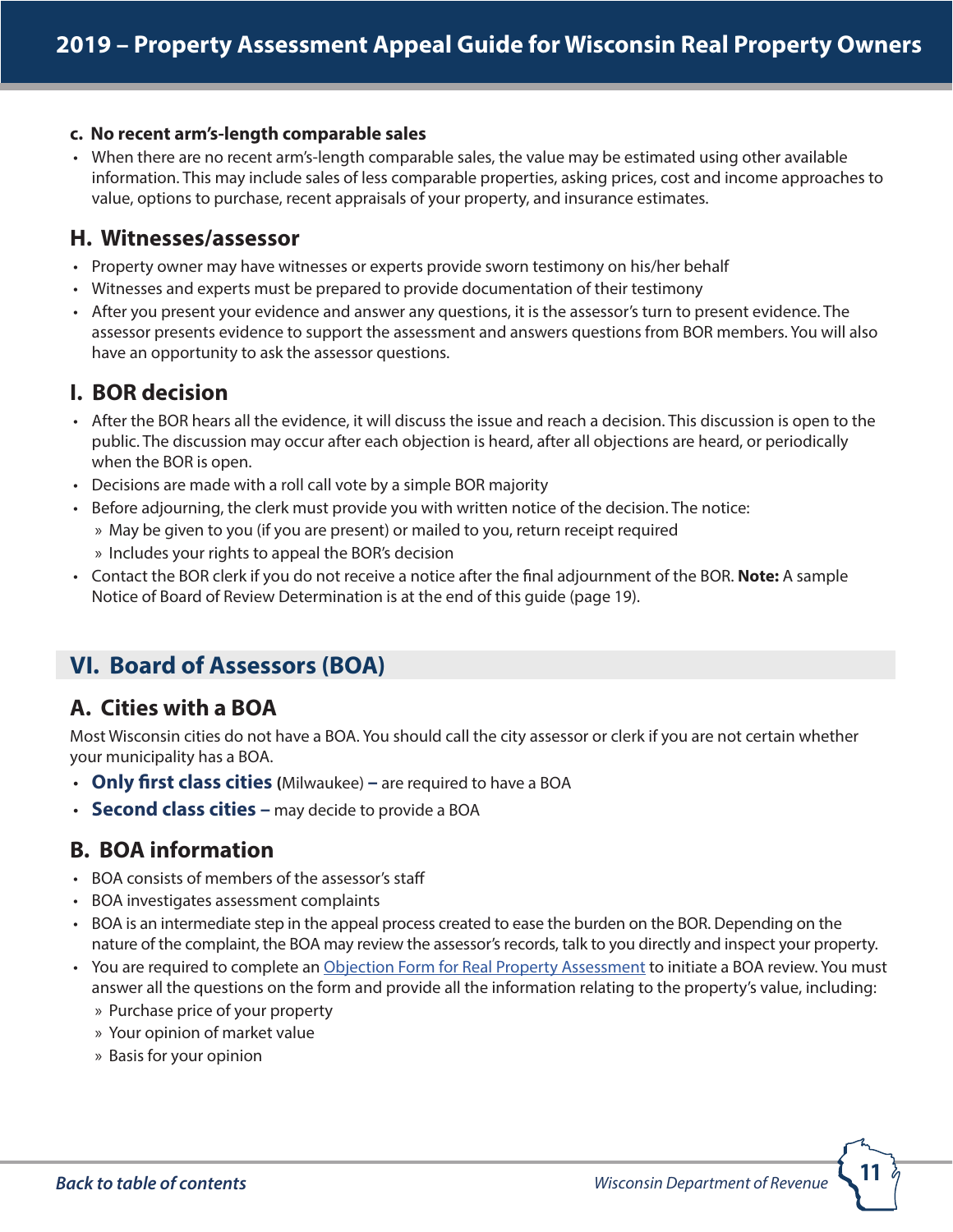- BOA will notify you of its decision. The time period required for you to receive notification will vary depending on the workload. Once you receive notification, you have 10 days to appear at the Board of Review (BOR). As previously stated, you must complete a Board of Review Objection Form before appearing at the BOR.
- If your municipality does not have a BOA and you feel your assessment is incorrect, your formal appeal begins with the BOR

# <span id="page-11-0"></span>**VII. Appeal of BOR Determination**

# **Two ways to appeal a BOR determination**

- 1. Appeal to the circuit court under state law ([sec. 70.47\(13\), Wis. Stats.\)](http://docs.legis.wisconsin.gov/statutes/statutes/70/47/13)
- 2. Appeal to Wisconsin Department of Revenue (DOR)
	- Individual assessments are appealed under [sec. 70.85, Wis. Stats.](http://docs.legis.wisconsin.gov/statutes/statutes/70/85)
	- Group appeals are made under [sec. 70.75, Wis. Stats.](http://docs.legis.wisconsin.gov/statutes/statutes/70/75)

### **1. Circuit Court**

One method of appealing a BOR decision is appealing to the circuit court by an action for certiorari. Certiorari is the name given to certain appellate proceedings for reexamination of actions of an administrative body (ex: BOR or DOR). It requires filing documents prescribed by the circuit court and paying a filing fee (\$129.50). The circuit court reviews the BOR record. There is no trial for this appeal to the circuit court. There may not even be a hearing. The circuit court solely reviews the BOR record. No new evidence may be introduced. It is important to present all evidence at the BOR hearing.

You must file an appeal with the circuit court within 90 days after receipt of the determination notice (decision) from the BOR. In the appeal, you must clearly state the improper action of the BOR **(**ex: The BOR failed to consider the recent arm's-length sale of your property).

### **There are several limits on the circuit court's review of the BOR**

- a. Circuit court must presume rightful action by the BOR. The valuation placed on the property is presumed correct and binding on the BOR in the absence of evidence showing it to be incorrect.
- b. BOR's determination will be upheld if there is any substantial basis for it
- c. If the taxpayer pursues certiorari review, the circuit court's review is limited solely to review of the BOR record. The circuit court cannot conduct its own factual inquiry or admit any new evidence. On certiorari review, the circuit court can consider "(1) whether the BOR's acted within its jurisdiction; (2) whether the BOR acted according to law; (3) whether the BOR's action was arbitrary, oppressive or unreasonable, representing its will rather than its judgment; and (4) whether the evidence was such that the BOR might reasonably make the order or determination in question." (see *Waste Management of Wisconsin Inc. v. Kenosha County Board of Review,* 184 Wis. 2d 541 (1994))

If the circuit court determines the BOR made an error, it may remand the decision to the BOR and retain jurisdiction until the court's orders are followed.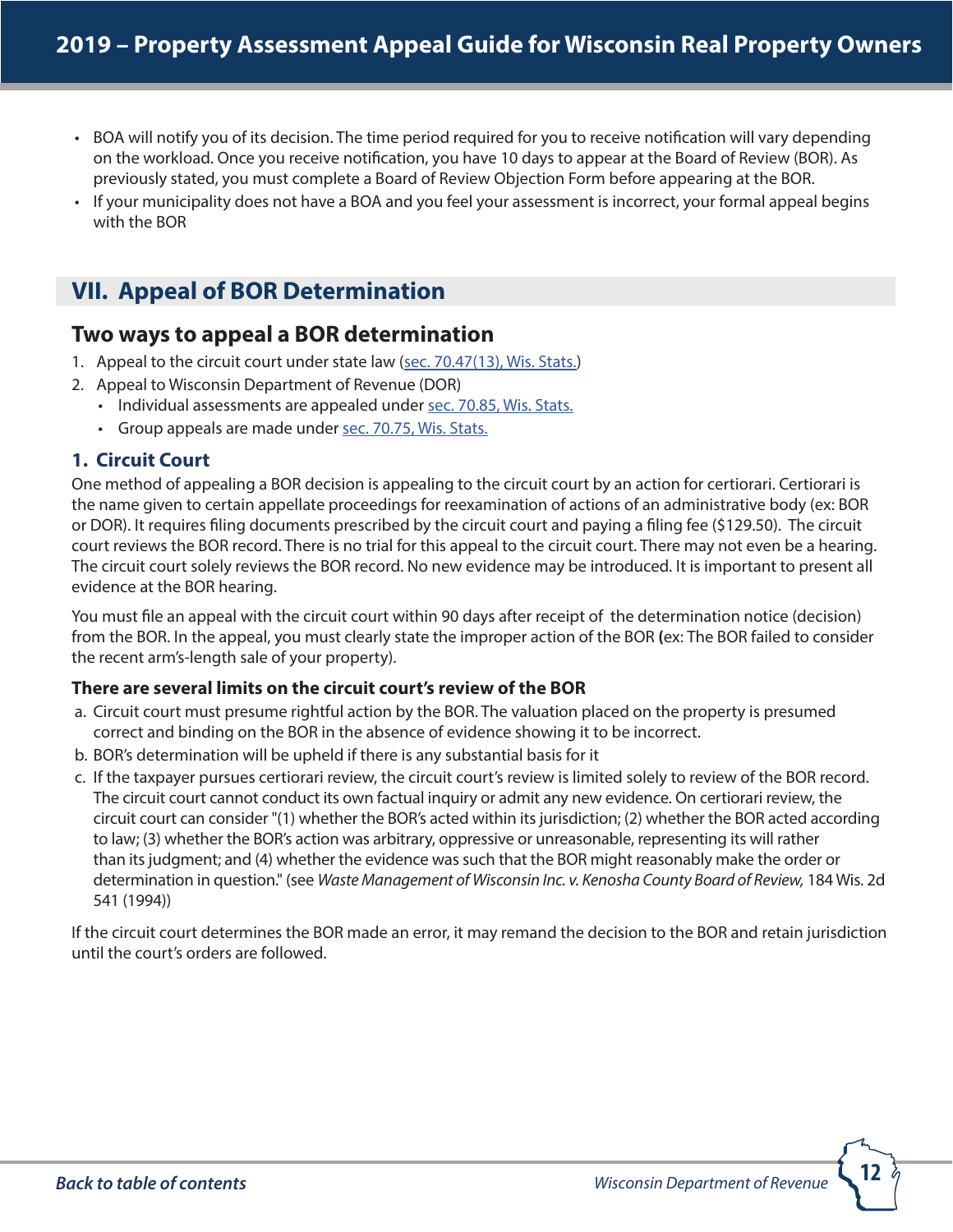### **2. Wisconsin Department of Revenue (DOR)**

You may file an appeal to DOR under state law ([sec. 70.85, Wis. Stats.](https://docs.legis.wisconsin.gov/statutes/statutes/70/85)), for the current year only, and only if you contested the property assessment for that year to the BOR.

### **a. Appealing a BOR decision under state law ([sec. 70.85, Wis. Stats.\)](http://docs.legis.wisconsin.gov/statutes/statutes/70/85)**

- DOR must receive a written complaint (letter) within 20 days after delivery of the BOR determination or within 30 days after the mailing date on the clerk's affidavit (if there is no return receipt). This date is specified in the BOR Clerk's affidavit according to state law ([sec. 70.47\(12\), Wis. Stats.\).](http://docs.legis.wisconsin.gov/statutes/statutes/70/47/12)
- This appeal process requires a non-refundable \$100 filing fee
- It is not available for properties with a fair market value over \$1 million or properties located in first class cities (Milwaukee)
- DOR may revalue the property any time before November 1 of the assessment year or within 60 days after receiving the appeal, whichever is later. If adjusted, the value is substituted for the original value and taxes are paid accordingly.

### **b. Submit complaint letter to DOR**

- State that letter is an appeal to DOR under state law ([sec. 70.85, Wis. Stats.](http://docs.legis.wisconsin.gov/statutes/statutes/70/85))
- Include name of the county and municipality (township, village, city) where the property is located
- Include your name, mailing address and phone number
- \$100 filing fee make check payable to the "Wisconsin Department of Revenue"
- Send to the appropriate [DOR Equalization Bureau District Office](https://www.revenue.wi.gov/Pages/Contact/slfboe.aspx)

### **c. DOR appeal information**

- Both real and personal property may be appealed to DOR
- **10 percent threshold** DOR will not change an assessment determined to be within 10 percent of the general assessment level of all other property in the municipality
- DOR will hold an informal conference with the property owner and the assessor where each may present evidence:
	- » If DOR feels adequate evidence was presented during the conference, it will make a decision
	- » If DOR does not feel it has adequate evidence, DOR will investigate the appeal. Once the investigation is completed, DOR will make a decision.
- DOR may revalue the property any time before November 1 of the assessment year or within 60 days after receiving the appeal, whichever is later. If adjusted, the value is substituted for the original value and taxes paid accordingly.
- DOR's decision may be appealed by an action for certiorari in the circuit court of the county where the property is located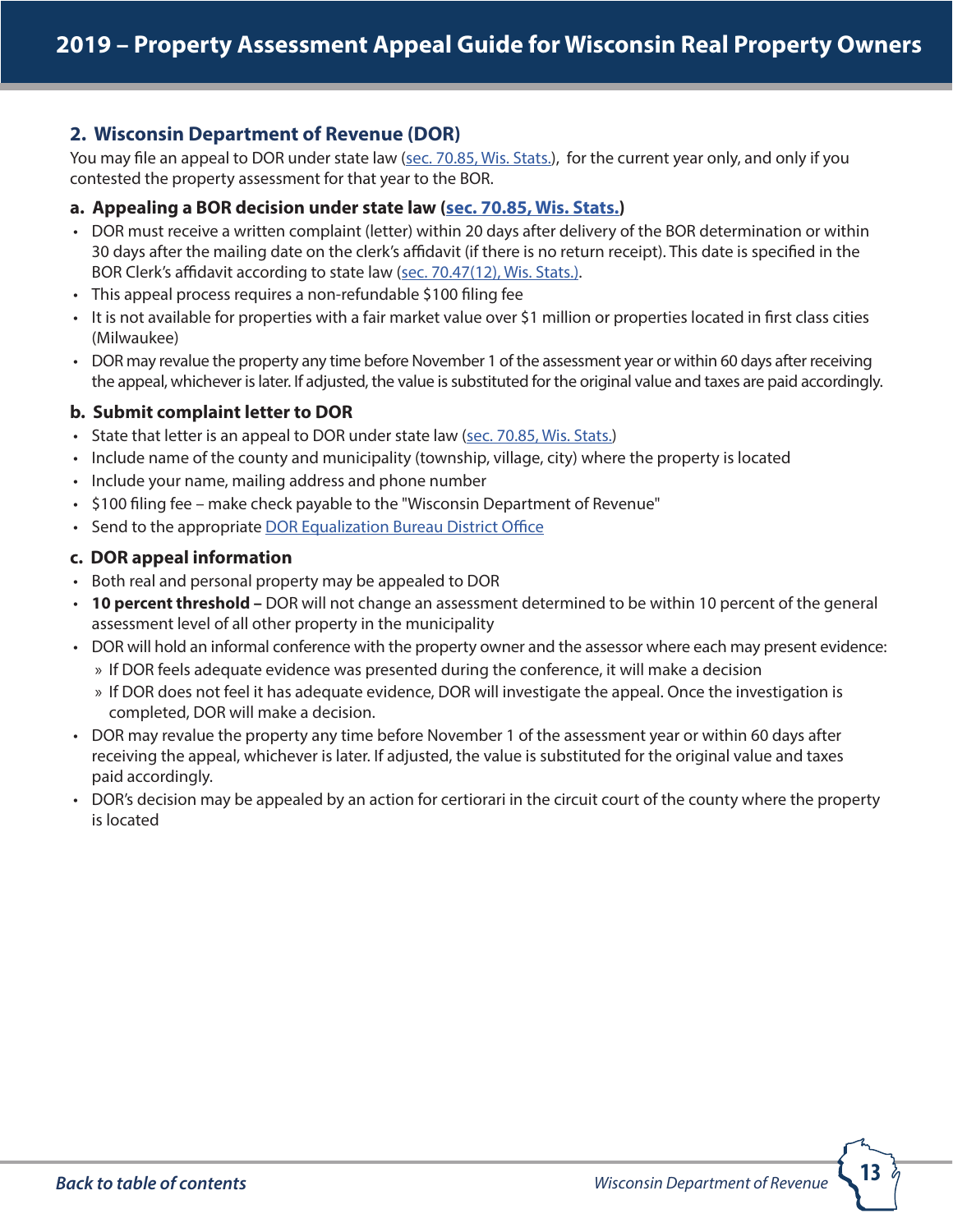### **d. Flowchart of the assessment appeal process**

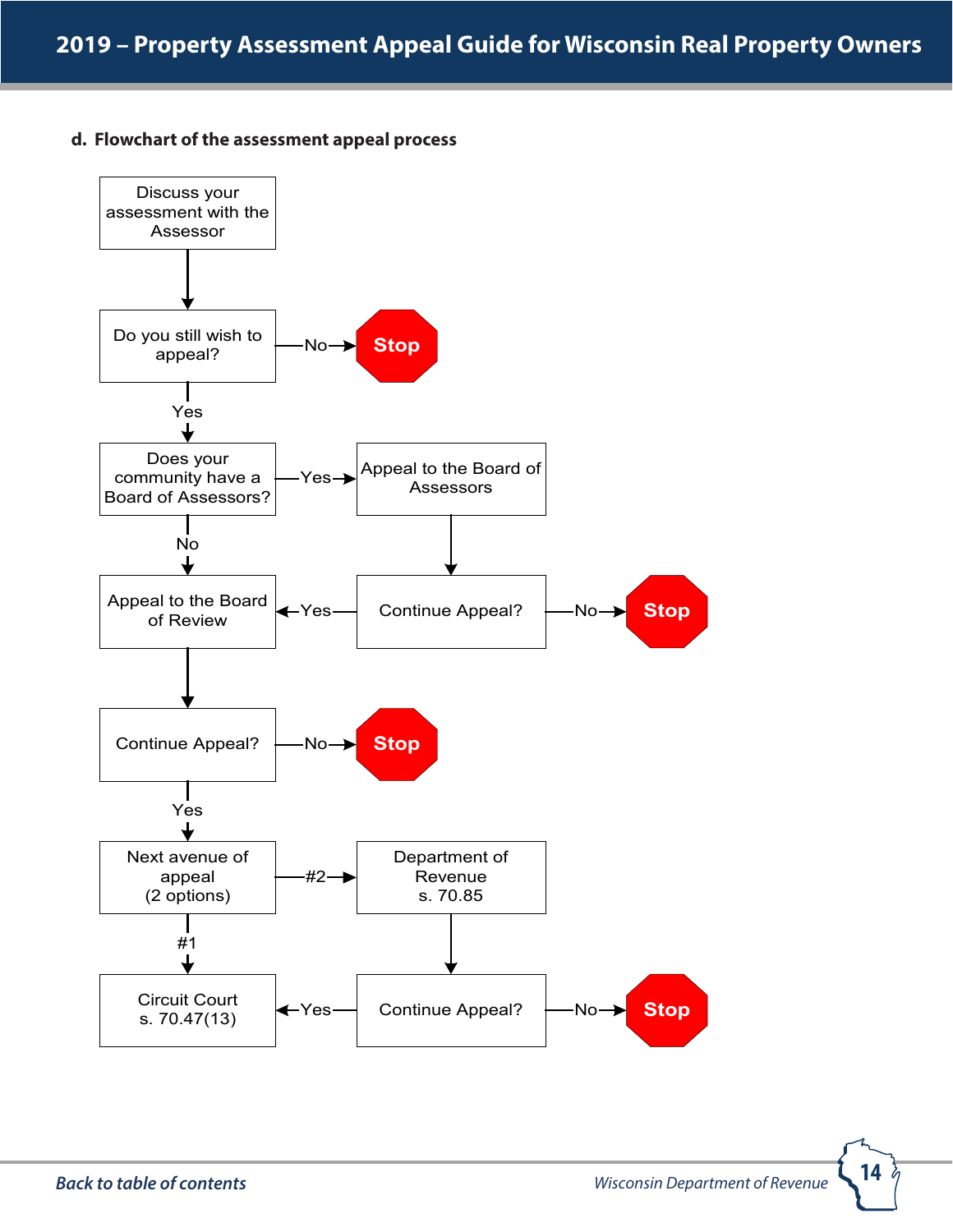# <span id="page-14-0"></span>**VIII. Reassessment**

# **Reassessment under [sec. 70.75, Wis. Stats.](http://docs.legis.wisconsin.gov/statutes/statutes/70/75)**

Under state law ([sec. 70.75, Wis. Stats.\)](http://docs.legis.wisconsin.gov/statutes/statutes/70/75), (except in first class cities (Milwaukee)), the owners of at least 5 percent of the assessed value of all property in the municipality may submit a written petition to DOR for a reassessment of the municipality. The petition's basis must be that the municipality's property assessment is not in compliance with the law and that the public interest will be promoted by a reassessment. A petition for reassessment may be obtained from the Equalization Bureau District Supervisor.

### **Reassessment details**

For a reassessment, the assessment roll in question would be completely redone. The property owners do not have to appear at the BOR to petition for a reassessment.

DOR holds a public hearing once a petition is verified to contain at least 5 percent of the assessed value of all property in the municipality. The public hearing provides property owners and municipal officials an opportunity to present evidence for or against a reassessment.

### **DOR then conducts an investigation of the assessment and can:**

- Order a reassessment
- Order special supervision of succeeding assessments
- Deny the petition
- Dismiss the petition

**Note:** All costs incurred by DOR are charged back to the municipality.

# <span id="page-14-1"></span>**IX. Tax Appeals**

# **Municipality**

### **1. Excessive assessment claim, state law [\(sec. 74.37, Wis. Stats.\)](https://docs.legis.wisconsin.gov/statutes/statutes/74/V/37)**

- Under state law ([sec. 74.37, Wis. Stats.\)](https://docs.legis.wisconsin.gov/statutes/statutes/74/V/37), you can file a claim to recover the amount of general property tax imposed because the assessment of the property was excessive
- To file a claim on excessive assessment, you must first appeal to the BOR and have not appealed the board's decision to the circuit court or to DOR (unless notice, under [sec. 70.365, Wis. Stats.,](http://docs.legis.wisconsin.gov/statutes/statutes/70/365) was not given). The claim must be filed by January 31 of the year in which the tax is payable.

### **Claim on excessive assessment must:**

- Be in writing
- State the alleged circumstances for the claim
- State the amount of the claim
- Be signed by the claimant or the claimant's agent
- Be served to the municipal clerk

A claim on excessive assessment cannot be filed if the BOR's determination was appealed to DOR or to the circuit court. No claim may be made unless the tax is timely paid.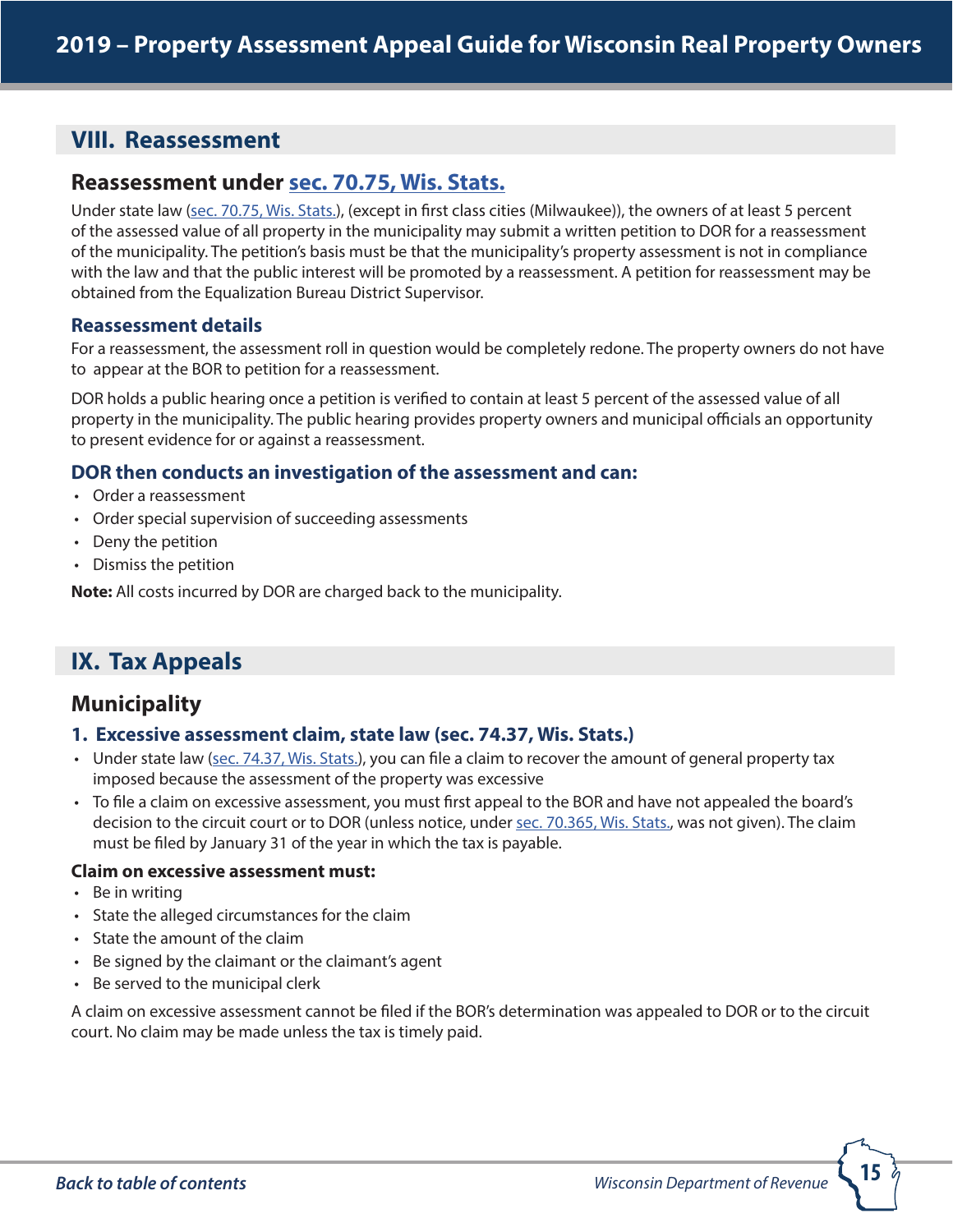### **2. Unlawful tax ([sec. 74.35, Wis. Stats.\)](http://docs.legis.wisconsin.gov/statutes/statutes/74/V/35)**

The property owner does not need to appear at the BOR to appeal. State law [\(sec. 74.35, Wis. Stats.\)](http://docs.legis.wisconsin.gov/statutes/statutes/74/V/35), provides for the recovery of unlawful taxes when one or more of the following errors are made:

- Clerical error made in the property's description or in the tax calculation
- Assessment included real property improvements that did not exist on the assessment date (January 1)
- Property was exempt from taxation
- Property was not located in the municipality
- Double assessment was made
- Arithmetic, transpositional or similar error occurred

**Note:** An "unlawful tax" does not include judgment questions about the valuation. Valuation issues must be addressed through the BOR appeal process.

### **Claim for recovery of unlawful taxes must:**

- Be in writing
- State the alleged circumstances for the claim
- State the amount of the claim
- Be signed by the claimant or the claimant's agent
- Be served to the municipal clerk

A claim for the recovery of unlawful taxes paid to the wrong municipality must be filed within two years after the last date specified for timely payment of the tax. All other claims for recovery of unlawful taxes must be filed by January 31 of the year the tax is payable. No claim may be made unless the tax, or any authorized payment of the tax, is timely paid.

### **3. Denial of a claim under [sec. 74.35](http://docs.legis.wisconsin.gov/statutes/statutes/74/V/35) or [sec. 74.37,](http://docs.legis.wisconsin.gov/statutes/statutes/74/V/37) Wis. Stats.**

Under state law (sec. [74.35](http://docs.legis.wisconsin.gov/statutes/statutes/74/V/35) or [74.37](http://docs.legis.wisconsin.gov/statutes/statutes/74/V/37), Wis. Stats.), you cannot claim excessive assessment unless the tax is timely paid. Claims under sec. [74.35](http://docs.legis.wisconsin.gov/statutes/statutes/74/V/35) or [74.37](http://docs.legis.wisconsin.gov/statutes/statutes/74/V/37) must be filed with the municipality by January 31 of the year the tax is payable.

If the municipality denies the claim, the municipality must notify you by certified or registered mail within 90 days after the claim is filed. You may appeal the decision to the circuit court within 90 days after receiving the denial. If the municipality does not act on the claim within 90 days, you have 90 days to appeal to the circuit court. If the municipality allows a claim under sec. [74.35](http://docs.legis.wisconsin.gov/statutes/statutes/74/V/35) or [74.37,](http://docs.legis.wisconsin.gov/statutes/statutes/74/V/37) Wis. Stats., it must pay the claim within 90 days after the claim is allowed.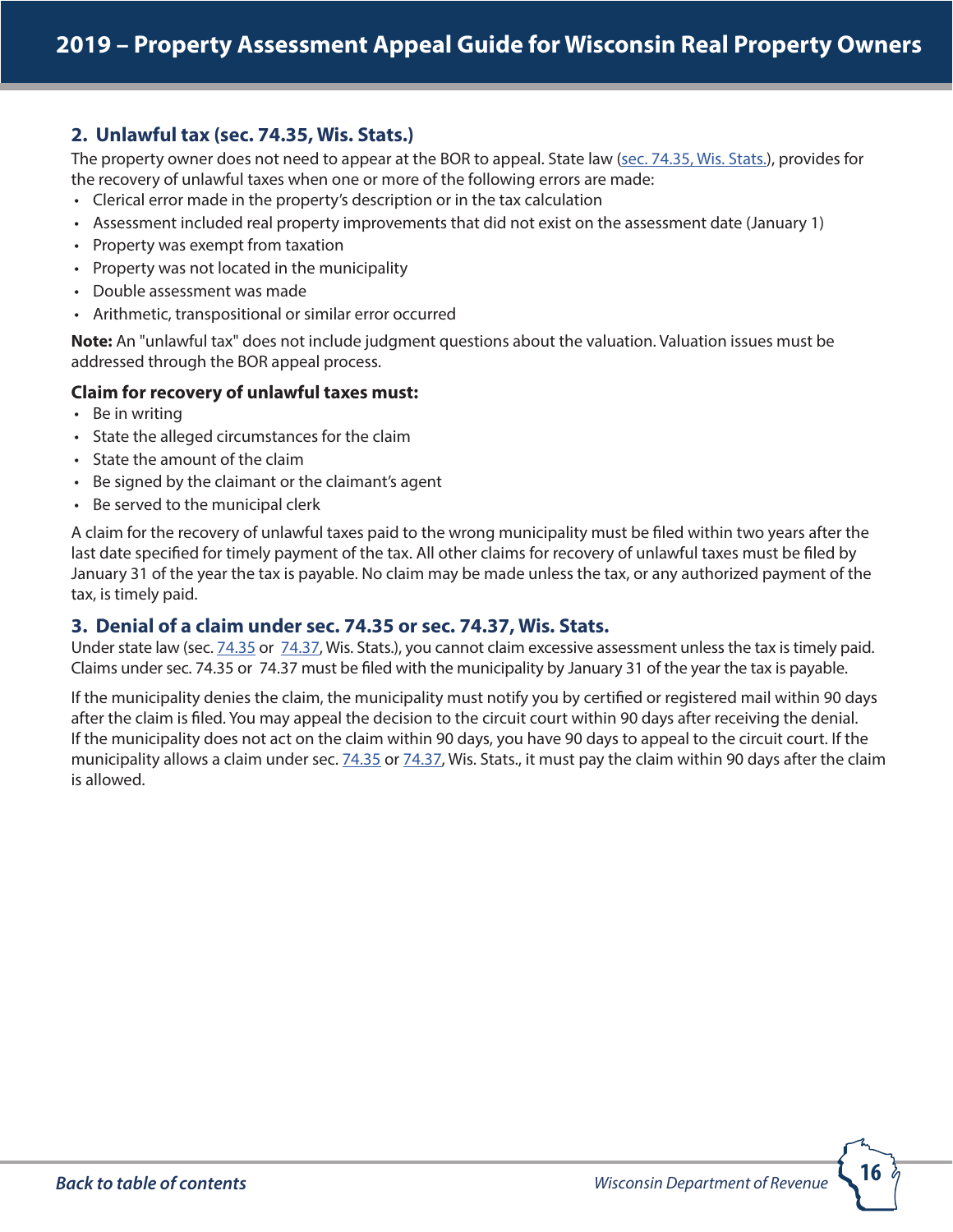# <span id="page-16-0"></span>**X. Statutory References**

The following are the references to the appeals procedures contained in [state law.](http://docs.legis.wisconsin.gov/statutes/prefaces/toc)

#### **Municipal Assessor**

- **State law ([sec. 70.365, Wis. Stats.\)](http://docs.legis.wisconsin.gov/statutes/statutes/70/365) –** requires the assessor to provide the real property owner a Notice of Changed Assessment at least 15 days (30 days in revaluation years) before the BOR
- **[Sec. 70.45, Wis. Stats. –](http://docs.legis.wisconsin.gov/statutes/statutes/70/45)** details the notice requirements and time period the assessment roll must be open for public inspection before the BOR

**Board of Assessors (BOA) – state law ([sec. 70.07](http://docs.legis.wisconsin.gov/statutes/statutes/70/07) and [70.075](http://docs.legis.wisconsin.gov/statutes/statutes/70/075), Wis. Stats.) –** details the members, organization and procedures of the BOA.

**Board of Review (BOR) – state law ([sec. 70.46](http://docs.legis.wisconsin.gov/statutes/statutes/70/46) and [70.47](http://docs.legis.wisconsin.gov/statutes/statutes/70/47), Wis. Stats.) –** details the members, organization and procedures of the BOR.

### **Circuit Court**

- **State law ([sec. 70.47\(13\),](http://docs.legis.wisconsin.gov/statutes/statutes/70/47/13) Wis. Stats.)** (Certiorari) provides for the property owner to appeal the BOR's decision to the circuit court
- **[Sec. 70.85\(4\)\(c\), Wis. Stats.](http://docs.legis.wisconsin.gov/statutes/statutes/70/85/4/c)** provides for the property owner to appeal DOR's 70.85 decision to the circuit court

#### **Wisconsin Department of Revenue**

- **State law ([sec. 70.75, Wis. Stats.\)](http://docs.legis.wisconsin.gov/statutes/statutes/70/75) –** provides for property owners to appeal the assessment of the entire municipality to DOR
- **[Sec. 70.85. Wis. Stats.](https://docs.legis.wisconsin.gov/statutes/statutes/70/85) –** provides for the property owner to appeal an individual assessment to DOR

### **Municipality**

- **State law ([sec. 74.35, Wis. Stats.](http://docs.legis.wisconsin.gov/statutes/statutes/74/V/35)) –** provides for the property owner to appeal an unlawful tax to the municipality
- **[Sec. 74.37, Wis. Stats. –](http://docs.legis.wisconsin.gov/statutes/statutes/74/V/37)** provides for the property owner to appeal an excessive assessment to the municipality

# <span id="page-16-1"></span>**XI. Glossary**

**Arm's length sale –** a sale between two parties, neither of whom is related to, or under abnormal pressure from the other.

**Assessed value –** dollar amount assigned to taxable real and personal property by the assessor for the purpose of taxation. Assessed value is estimated as of January 1 and applies to the taxes levied at the end of that year. Assessed value is called a primary assessment because a levy is applied directly against it to determine the tax due. Accurate assessed values ensure fairness between properties within the taxing jurisdiction. (See Equalized value definition on next page, for fairness between municipalities).

**Assessor –** administrator charged with the assessment of property for ad valorem taxes; the precise duties differ from state to state depending upon state statutes.

**Board of Assessors (BOA)** – first level of appeal in first class cities (Milwaukee) and certain second class cities (Madison). It consists of members of the Tax Commissioner's or Assessor's staff who investigate and act on assessment complaints.

**Board of Review (BOR) –** quasi-judicial board charged with the responsibility of raising or lowering assessments proven incorrect as well as correcting any errors in the assessment roll. BOR consists of a clerk and selected municipal officers (other than the assessor) or citizens. It hears all objections to the amount or valuation of property if objections are made in writing and filed with its clerk prior to adjournment of public hearings. The Board examines the assessment roll or rolls and corrects all apparent errors in description or computation, adds all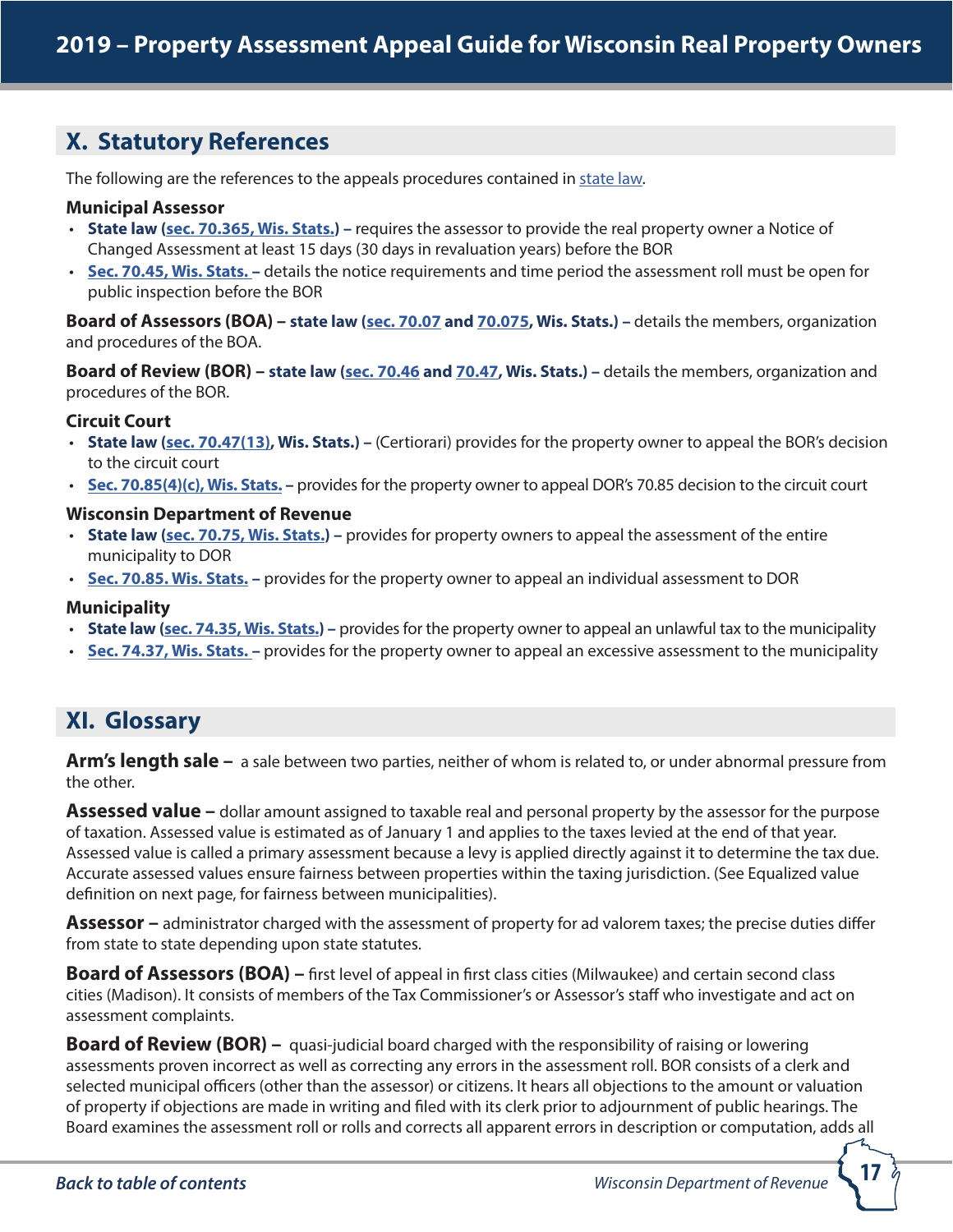omitted property to the assessment roll and determines whether an assessor's valuation is correct from evidence brought before it. The Board cannot determine exempt or taxable status of property.

**Certiorari** – judicial review by the circuit court of an allegedly illegal or erroneous assessment. The circuit court reviews only the written record of the BOR proceedings. New evidence cannot be introduced.

**Circuit court –** first level of appeal of the court system. Usually located in each county, the circuit court hears appeals of the BOR, DOR or municipality decisions.

**Comparable property –** property that is similar to your property, including: location, style, age, size and other physical features, depending on specific market preferences.

**Equalized value** – estimated value of all taxable real and personal property in each taxation district, by class, as of January 1 and certified by DOR on August 15 of each year. The value represents market value (most probable selling price), except for agricultural property, which is based on its use (ability to generate agricultural income) and agricultural forest and undeveloped lands, which are based on 50 percent of their full value.

**Excessive assessment** – an appeal to the municipality under state law [\(sec. 74.37, Wis. Stats.\)](http://docs.legis.wisconsin.gov/statutes/statutes/74/V/37), claiming a property assessment is excessive. The property owner files a claim against the municipality to recover the amount of property tax imposed as a result of the excessive assessment.

**Market value –** most probable price which a property should bring in a competitive and open market under all conditions requisite to a fair sale, the buyer and seller each acting prudently and knowledgeably, and assuming the price is not affected by undue stimulus. Implicit in this definition is the consummation of a sale as of a specified date and the passing of title from seller to buyer under conditions whereby:

- 1. Buyer and seller are typically motivated;
- 2. Both parties are well informed or well advised, and acting in what they consider their own best interests;
- 3. Reasonable time is allowed for exposure in the open market;
- 4. Payment is made in terms of cash in U.S. dollars or in terms of financial arrangements comparable thereto; and
- 5. Price represents the normal consideration for the property sold unaffected by special or creative financing or sales concessions granted by anyone associated with the sale.

**Objection form –** form you complete prior to BOR. If you do not answer all of the questions, the BOR may refuse to act on your appeal.

**Open book –** period the assessment roll is open for public inspection prior to BOR.

**Real property** – under most circumstances, real property includes the land, all buildings and improvements on it; and all fixtures, rights and privileges relating to it.

**Reassessment** – revaluation of all properties within a given jurisdiction for the purpose of establishing a new tax base. When a written complaint is made to the Wisconsin Department of Revenue by the owners of 5 percent or more of the assessed valuation of the property within a municipality stating that the assessment of property in the municipality is not in substantial compliance with the law and that the interest of the public would be promoted by a reassessment, the department can order such actual doing over of the assessment roll (reassessment) of all or part of the taxable property in municipality.

**Revaluation –** placing new values on all taxable property for the purpose of a new assessment. The previous year's assessment roll is not affected. The term is often used in conjunction with [sec. 70.055, Wis. Stats.](http://docs.legis.wisconsin.gov/statutes/statutes/70/055), where expert help can be hired to work with the assessor in revaluing the district.

**Unlawful tax** – appeal to the municipality under state law [\(sec. 74.35, Wis. Stats.\)](http://docs.legis.wisconsin.gov/statutes/statutes/74/V/35), claiming a tax is unlawful because a clerical error was made in the property's description or calculation of the tax, the assessment included improvements which did not exist on the assessment date, the property was exempt from taxation, the property was not located in the municipality, a double assessment was made, or an arithmetic transposition or similar error occurred.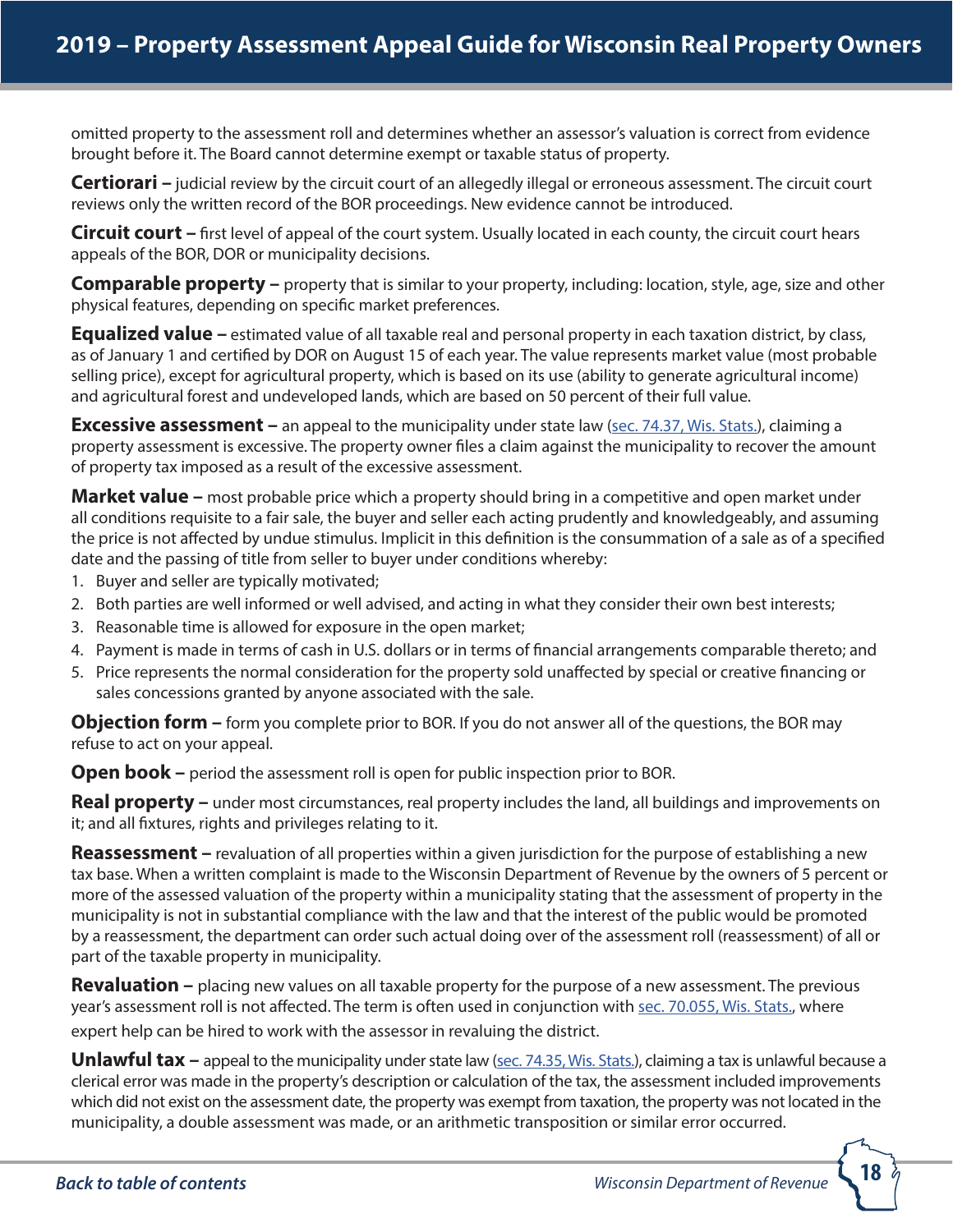# <span id="page-18-0"></span>**XII. Form Examples**

| <b>Property owner</b>         |                            | <b>General information</b>                                                               |                                                |  |  |  |
|-------------------------------|----------------------------|------------------------------------------------------------------------------------------|------------------------------------------------|--|--|--|
|                               |                            | Date issued<br>Parcel no.<br>Address<br>Legal description<br>Town<br><b>Municipality</b> | $\Box$ Village<br>$\Box$ City                  |  |  |  |
| <b>Assessment information</b> |                            |                                                                                          |                                                |  |  |  |
| 20                            | <b>Original Assessment</b> | 20                                                                                       | <b>Final Assessment</b><br>(determined by BOR) |  |  |  |
| Land                          | \$                         | Land                                                                                     | \$                                             |  |  |  |
| Improvements                  | \$                         | Improvements                                                                             | \$                                             |  |  |  |
| Personal property             | \$                         | Personal property                                                                        | \$                                             |  |  |  |
| Personal property             | \$                         | Personal property                                                                        | \$                                             |  |  |  |
| Personal property             | \$                         | Personal property                                                                        | \$                                             |  |  |  |
| Total personal property       | \$                         | Total personal property                                                                  | \$                                             |  |  |  |
| Total all property            | \$                         | Total all property                                                                       | \$                                             |  |  |  |

**Appeal to:**

and search keyword "Assessment Appeal."

**Department of Revenue (DOR)** – must file within 20 days after receipt of the BOR's determination notice or within 30 days after the date specified on the affidavit if there is no return receipt. A \$100 filing fee is required. The fair market value of the items or parcels cannot exceed \$1 million dollars. DOR may revalue the property any time before November 1 of the assessment year or within 60 days after receiving the appeal, whichever is later. If adjusted, the value is substituted for the original value and taxes paid accordingly. (sec. 70.85, Wis. Stats.)

**Circuit Court - Action for Certiorari** – must file within 90 days after receiving the determination notice. The Court decides based on the written record from the BOR. You cannot submit new evidence. (sec. 70.47(13), Wis. Stats.)

**Municipality - Excessive Assessment** – must first appeal to the BOR and have not appealed the BOR's decision to Circuit Court or to DOR. You cannot claim an excessive assessment under sec. 74.37, Wis. Stats., unless the tax is timely paid. A claim under section 74.37 must be filed with the municipality by January 31 of the year the tax is payable.

PR-302 (R. 10-15) Wisconsin Department of Revenue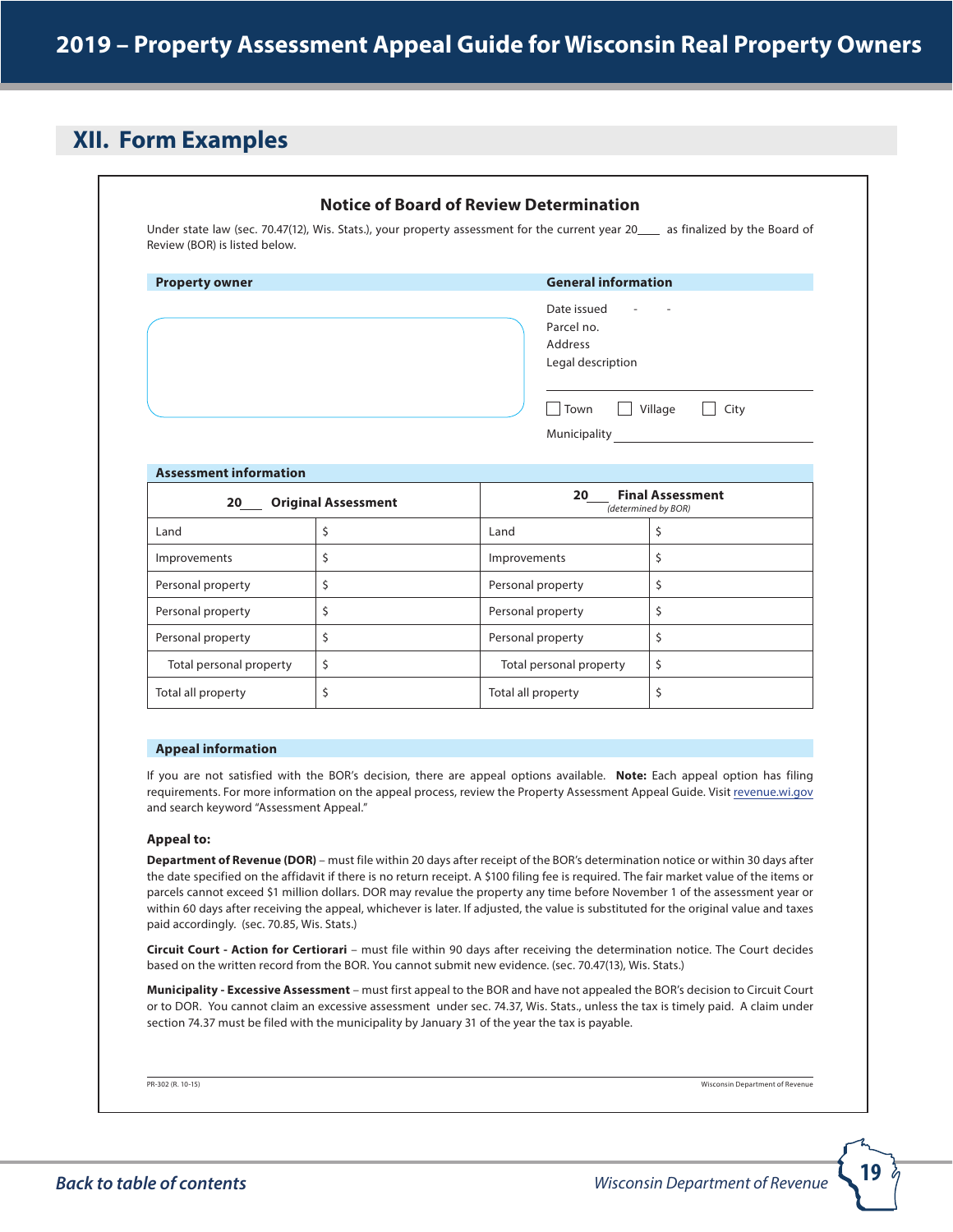| <b>Objection to Real Property Assessment</b> |  |  |  |
|----------------------------------------------|--|--|--|
|----------------------------------------------|--|--|--|

<span id="page-19-0"></span>To file an appeal on your property assessment, you must provide the Board of Review (BOR) clerk written or oral notice of your intent, under state law (sec. 70.47(7)(a), Wis. Stats.). You must also complete this entire form and submit it to your municipal clerk. To review the best evidence of property value, see the Wisconsin Department Revenue's *Property Assessment Appeal Guide for Wisconsin Real Property Owners*. **Complete all sections:**

| Section 1: Property Owner / Agent Information                                                                                                                                                                               |       |     |                          |                       | * If agent, submit written authorization (Form PA-105) with this form                                    |       |       |                           |                                           |
|-----------------------------------------------------------------------------------------------------------------------------------------------------------------------------------------------------------------------------|-------|-----|--------------------------|-----------------------|----------------------------------------------------------------------------------------------------------|-------|-------|---------------------------|-------------------------------------------|
| Property owner name (on changed assessment notice)                                                                                                                                                                          |       |     |                          |                       | Agent name (if applicable)                                                                               |       |       |                           |                                           |
| Owner mailing address                                                                                                                                                                                                       |       |     |                          | Agent mailing address |                                                                                                          |       |       |                           |                                           |
| City                                                                                                                                                                                                                        | State | Zip |                          | City                  |                                                                                                          |       | State | Zip                       |                                           |
| Owner phone<br>Email<br>$\lambda$                                                                                                                                                                                           |       |     |                          | Owner phone           |                                                                                                          | Email |       |                           |                                           |
| Section 2: Assessment Information and Opinion of Value                                                                                                                                                                      |       |     |                          |                       |                                                                                                          |       |       |                           |                                           |
| Property address                                                                                                                                                                                                            |       |     |                          |                       | Legal description or parcel no. (on changed assessment notice)                                           |       |       |                           |                                           |
| City                                                                                                                                                                                                                        | State | Zip |                          |                       |                                                                                                          |       |       |                           |                                           |
|                                                                                                                                                                                                                             |       |     |                          |                       |                                                                                                          |       |       |                           |                                           |
| Assessment shown on notice - Total                                                                                                                                                                                          |       |     |                          |                       | Your opinion of assessed value - Total                                                                   |       |       |                           |                                           |
| If this property contains non-market value class acreage, provide your opinion of the taxable value breakdown:                                                                                                              |       |     |                          |                       |                                                                                                          |       |       |                           |                                           |
| <b>Statutory Class</b>                                                                                                                                                                                                      |       |     | Acres                    |                       | \$ Per Acre                                                                                              |       |       | <b>Full Taxable Value</b> |                                           |
| Residential total market value                                                                                                                                                                                              |       |     |                          |                       |                                                                                                          |       |       |                           |                                           |
| Commercial total market value                                                                                                                                                                                               |       |     |                          |                       |                                                                                                          |       |       |                           |                                           |
| Agricultural classification: # of tillable acres                                                                                                                                                                            |       |     |                          | @                     | \$ acre use value                                                                                        |       |       |                           |                                           |
| # of pasture acres                                                                                                                                                                                                          |       |     |                          | @                     | \$ acre use value                                                                                        |       |       |                           |                                           |
| # of specialty acres                                                                                                                                                                                                        |       |     |                          | $\circleda$           | \$ acre use value                                                                                        |       |       |                           |                                           |
| Undeveloped classification # of acres                                                                                                                                                                                       |       |     |                          | $\circleda$           | \$ acre @ 50% of market value                                                                            |       |       |                           |                                           |
| Agricultural forest classification # of acres                                                                                                                                                                               |       |     |                          | @                     | \$ acre @ 50% of market value                                                                            |       |       |                           |                                           |
| Forest classification # of acres                                                                                                                                                                                            |       |     |                          | $^{\circ}$            | \$ acre @ market value                                                                                   |       |       |                           |                                           |
|                                                                                                                                                                                                                             |       |     |                          |                       |                                                                                                          |       |       |                           |                                           |
|                                                                                                                                                                                                                             |       |     |                          |                       | market value                                                                                             |       |       |                           |                                           |
|                                                                                                                                                                                                                             |       |     |                          | @                     | \$ acre @ 50% of market value                                                                            |       |       |                           |                                           |
| Class 7 "Other" total market value<br>Managed forest land acres<br>Managed forest land acres<br>Section 3: Reason for Objection and Basis of Estimate<br>Reason(s) for your objection: (Attach additional sheets if needed) |       |     |                          | $^{\circ}$            | \$ acre @ market value<br>Basis for your opinion of assessed value: (Attach additional sheets if needed) |       |       |                           |                                           |
| If Yes, provide acquisition price $\zeta$                                                                                                                                                                                   |       |     | Date                     |                       | - - - Purchase Trade                                                                                     |       |       | Yes<br>Gift<br>  Yes      |                                           |
| Section 4: Other Property Information<br>B. Within the last 10 years, did you change this property (ex: remodel, addition)?<br>If Yes, describe<br>Cost of<br>Date of                                                       |       |     |                          |                       |                                                                                                          |       |       | Yes                       |                                           |
| If Yes, how long was the property listed (provide dates) $\frac{1}{(mm\text{-}dd\text{-}yyyy)}$ to $\frac{1}{(mm\text{-}dd\text{-}yyyy)}$<br>Asking price \$                                                                |       |     | List all offers received |                       | <b>Contract Contract Contract</b>                                                                        |       |       |                           |                                           |
| If Yes, provide: Date<br>$(mm$ - $dd$ -yyyy)<br>If this property had more than one appraisal, provide the requested information for each appraisal.                                                                         |       |     |                          |                       | Value Purpose of appraisal                                                                               |       |       | $ $ Yes                   |                                           |
|                                                                                                                                                                                                                             |       |     |                          |                       |                                                                                                          |       |       |                           |                                           |
| <b>Section 5: BOR Hearing Information</b><br>A. If you are requesting that a BOR member(s) be removed from your hearing, provide the name(s):                                                                               |       |     |                          |                       |                                                                                                          |       |       |                           |                                           |
| Note: This does not apply in first or second class cities.<br>B. Provide a reasonable estimate of the amount of time you need at the hearing                                                                                |       |     |                          |                       | minutes.                                                                                                 |       |       |                           | No<br>Inheritance<br>No<br>No<br>No<br>No |

Ù,